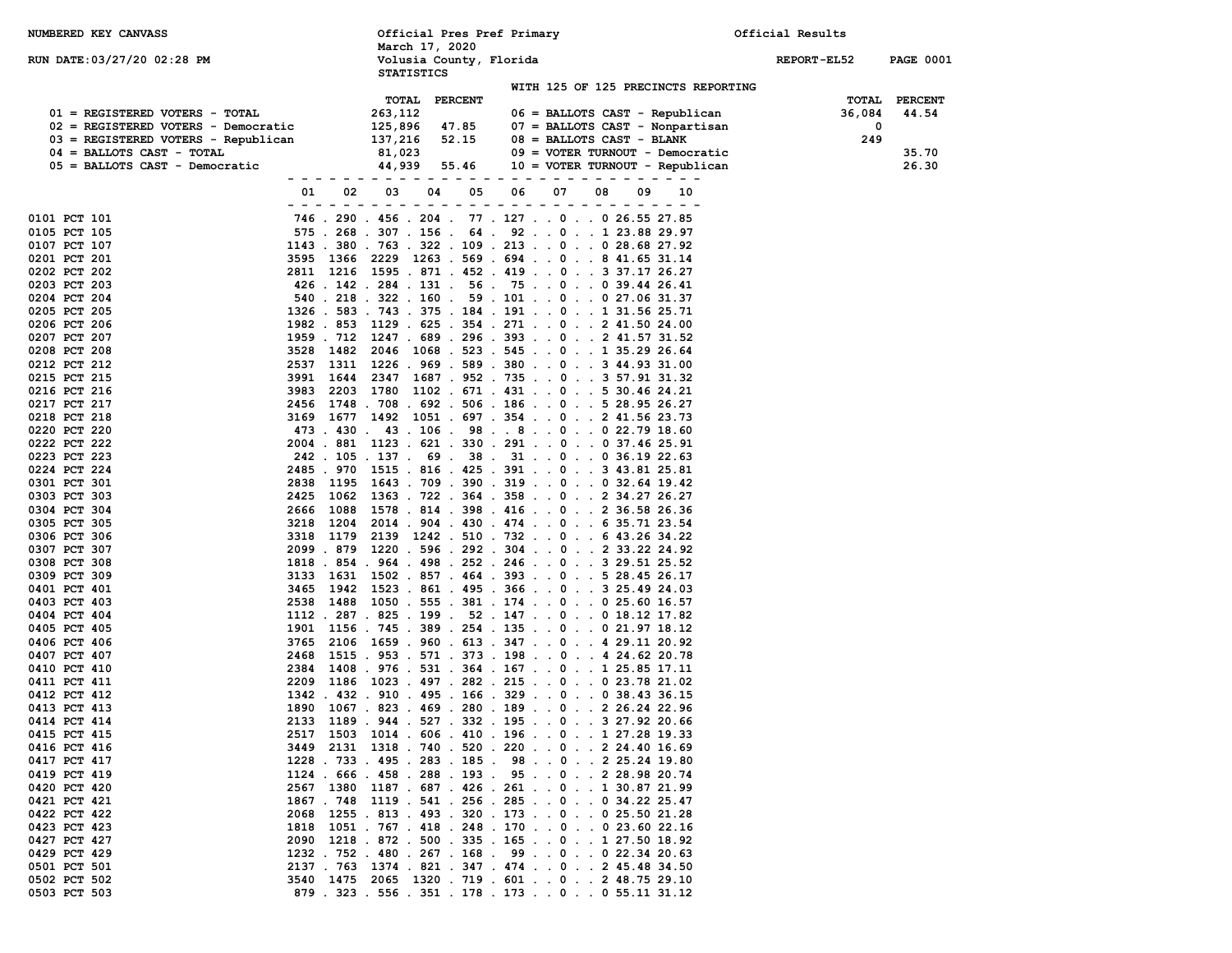| NUMBERED KEY CANVASS                                                  |              |                                     |                         | Official Pres Pref Primary                                                                               |                                     | Official Results |                  |
|-----------------------------------------------------------------------|--------------|-------------------------------------|-------------------------|----------------------------------------------------------------------------------------------------------|-------------------------------------|------------------|------------------|
| RUN DATE: 03/27/20 02:28 PM                                           |              | March 17, 2020<br><b>STATISTICS</b> | Volusia County, Florida |                                                                                                          |                                     | REPORT-EL52      | <b>PAGE 0002</b> |
|                                                                       |              |                                     |                         |                                                                                                          | WITH 125 OF 125 PRECINCTS REPORTING |                  |                  |
|                                                                       |              | TOTAL                               | <b>PERCENT</b>          |                                                                                                          |                                     | TOTAL            | <b>PERCENT</b>   |
| 01 = REGISTERED VOTERS - TOTAL<br>02 = REGISTERED VOTERS - Democratic |              | 263,112<br>125,896                  | 47.85                   | 06 = BALLOTS CAST - Republican<br>07 = BALLOTS CAST - Nonpartisan                                        |                                     | 36,084<br>0      | 44.54            |
| 03 = REGISTERED VOTERS - Republican                                   |              | 137,216                             | 52.15                   | $08$ = BALLOTS CAST - BLANK                                                                              |                                     | 249              |                  |
| $04$ = BALLOTS CAST - TOTAL                                           |              | 81,023                              |                         | 09 = VOTER TURNOUT - Democratic                                                                          |                                     |                  | 35.70            |
| 05 = BALLOTS CAST - Democratic                                        |              | 44,939                              | 55.46                   | 10 = VOTER TURNOUT - Republican                                                                          |                                     |                  | 26.30            |
|                                                                       |              |                                     |                         |                                                                                                          |                                     |                  |                  |
| (CONTINUED FROM PREVIOUS PAGE)                                        | 02<br>01     | 03                                  | 05<br>04                | 06<br>07<br>08                                                                                           | 09<br>10                            |                  |                  |
|                                                                       |              |                                     |                         |                                                                                                          |                                     |                  |                  |
| 0504 PCT 504                                                          |              |                                     |                         | 1655 . 694 . 961 . 590 . 322 . 268 0 0 46.40 27.89                                                       |                                     |                  |                  |
| 0506 PCT 506                                                          | 2029.883     |                                     |                         | 1146 . 714 . 403 . 311 0 3 45.64 27.14                                                                   |                                     |                  |                  |
| 0508 PCT 508                                                          | 1739.640     |                                     |                         | 1099 . 585 . 276 . 309 0 2 43.13 28.12                                                                   |                                     |                  |                  |
| 0509 PCT 509<br>0510 PCT 510                                          | 3218 1136    |                                     |                         | 928 . 350 . 578 . 250 . 122 . 128 0 2 34.86 22.15<br>2082 1190 . 570 . 620 0 3 50.18 29.78               |                                     |                  |                  |
| 0511 PCT 511                                                          |              |                                     |                         | 687 . 208 . 479 . 215 . 91 . 124 0 2 43.75 25.89                                                         |                                     |                  |                  |
| 0512 PCT 512                                                          | 3117 1330    |                                     |                         | 1787 1085 . 628 . 457 0 4 47.22 25.57                                                                    |                                     |                  |                  |
| 0515 PCT 515                                                          | 2132 1125    |                                     |                         | 1007 . 635 . 412 . 223 0 2 36.62 22.14                                                                   |                                     |                  |                  |
| 0516 PCT 516                                                          |              |                                     |                         | 1855 . 691 1164 . 741 . 368 . 373 0 2 53.26 32.04                                                        |                                     |                  |                  |
| 0517 PCT 517                                                          |              |                                     |                         | 1712 . 752 . 960 . 589 . 328 . 261 0 1 43.62 27.19                                                       |                                     |                  |                  |
| 0519 PCT 519                                                          |              |                                     |                         | 1076 . 576 . 500 . 344 . 228 . 116 0 2 39.58 23.20                                                       |                                     |                  |                  |
| 0521 PCT 521                                                          |              |                                     |                         | 2919 1226 1693 1169 . 599 . 570 0 8 48.86 33.67                                                          |                                     |                  |                  |
| 0522 PCT 522                                                          |              |                                     |                         | 2704 1271 1433 .894 .504 .390 0. .439.65 27.22                                                           |                                     |                  |                  |
| 0523 PCT 523                                                          |              |                                     |                         | 1751 . 932 . 819 . 458 . 287 . 171 0 6 30.79 20.88                                                       |                                     |                  |                  |
| 0526 PCT 526                                                          |              |                                     |                         | 1371 . 812 . 559 . 346 . 209 . 137 0 3 25.74 24.51                                                       |                                     |                  |                  |
| 0527 PCT 527                                                          |              |                                     |                         | 1335 . 718 . 617 . 426 . 257 . 169 0 5 35.79 27.39                                                       |                                     |                  |                  |
| 0528 PCT 528<br>0529 PCT 529                                          |              |                                     |                         | 1308 . 777 . 531 . 307 . 200 . 107 0 1 25.74 20.15<br>1347 . 704 . 643 . 368 . 228 . 140 0 3 32.39 21.77 |                                     |                  |                  |
| 0530 PCT 530                                                          |              |                                     |                         | 1584 1032 . 552 . 399 . 280 . 119 0 1 27.13 21.56                                                        |                                     |                  |                  |
| 0532 PCT 532                                                          |              |                                     |                         | 1958 . 609 1349 . 899 . 389 . 510 0 2 63.88 37.81                                                        |                                     |                  |                  |
| 0602 PCT 602                                                          | 4148         |                                     |                         |                                                                                                          |                                     |                  |                  |
| 0603 PCT 603                                                          | 2880         |                                     |                         | 2266 . 614 . 814 . 707 . 107 0 0 31.20 17.43                                                             |                                     |                  |                  |
| 0607 PCT 607                                                          | 2966         |                                     |                         | 1366 1600 . 979 . 555 . 424 0 4 40.63 26.50                                                              |                                     |                  |                  |
| 0614 PCT 614                                                          | 2906         |                                     |                         | 2400 . 506 . 667 . 578 . 89 0 2 24.08 17.59                                                              |                                     |                  |                  |
| 0619 PCT 619                                                          | 1583         |                                     |                         | 1332 . 251 . 338 . 295 . 43 0 0 22.15 17.13                                                              |                                     |                  |                  |
| 0620 PCT 620                                                          | 1041         |                                     |                         | $1010$ . 31 . 112 . 111 1 0 0 10.99 3.23                                                                 |                                     |                  |                  |
| 0621 PCT 621                                                          | 1373         |                                     |                         | 1234 . 139 . 343 . 318 . 25 0 1 25.77 17.99                                                              |                                     |                  |                  |
| 0622 PCT 622<br>0623 PCT 623                                          |              |                                     |                         | 461 . 275 . 186 . 114 . 83 . 31 0 0 30.18 16.67<br>1601 . 822 . 779 . 460 . 279 . 181 0 1 33.94 23.23    |                                     |                  |                  |
| 0625 PCT 625                                                          |              |                                     |                         | 1205 . 500 . 705 . 386 . 214 . 172 0 0 42.80 24.40                                                       |                                     |                  |                  |
| 0626 PCT 626                                                          |              |                                     |                         | 1028 . 596 . 432 . 314 . 205 . 109 0 5 34.40 25.23                                                       |                                     |                  |                  |
| 0628 PCT 628                                                          |              |                                     |                         | 2834 2408 . 426 . 648 . 575 . 73 0 1 23.88 17.14                                                         |                                     |                  |                  |
| 0633 PCT 633                                                          | 2742         |                                     |                         | 1772 . 970 . 773 . 567 . 206 0 3 32.00 21.24                                                             |                                     |                  |                  |
| 0638 PCT 638                                                          |              |                                     |                         | 1625 . 783 . 842 . 596 . 326 . 270 0 2 41.63 32.07                                                       |                                     |                  |                  |
| 0641 PCT 641                                                          | 1495<br>3241 |                                     |                         | 1746 1079 . 573 . 506 0 3 38.33 28.98                                                                    |                                     |                  |                  |
| 0701 PCT 701                                                          | 3198<br>1591 |                                     |                         | 1607 1040 . 597 . 443 0 5 37.52 27.57                                                                    |                                     |                  |                  |
| 0703 PCT 703                                                          | 2663 1356    |                                     |                         | 1307 . 792 . 475 . 317 0 0 35.03 24.25                                                                   |                                     |                  |                  |
| 0705 PCT 705                                                          |              |                                     |                         | 995 . 379 . 616 . 312 . 162 . 150 0 0 42.74 24.35                                                        |                                     |                  |                  |
| 0706 PCT 706                                                          |              |                                     |                         | 3263 1128 2135 1337 . 559 . 778 0 5 49.56 36.44                                                          |                                     |                  |                  |
| 0709 PCT 709<br>0711 PCT 711                                          |              |                                     |                         | 2350 1116 1234 . 665 . 365 . 300 0 3 32.71 24.31<br>2975 1370 1605 . 923 . 511 . 412 0 5 37.30 25.67     |                                     |                  |                  |
| 0712 PCT 712                                                          |              |                                     |                         | 1442 . 690 . 752 . 464 . 272 . 192 0 1 39.42 25.53                                                       |                                     |                  |                  |
| 0714 PCT 714                                                          |              |                                     |                         | 2539 1181 1358 .820 .470 .350 0. .239.8025.77                                                            |                                     |                  |                  |
| 0716 PCT 716                                                          |              |                                     |                         | 2009 . 504 1505 . 686 . 225 . 461 0 0 44.64 30.63                                                        |                                     |                  |                  |
| 0717 PCT 717                                                          |              |                                     |                         | 1378 . 638 . 740 . 423 . 242 . 181 0 1 37.93 24.46                                                       |                                     |                  |                  |
| 0718 PCT 718                                                          |              |                                     |                         | 2519 1067 1452 . 857 . 447 . 410 0 2 41.89 28.24                                                         |                                     |                  |                  |
| 0719 PCT 719                                                          |              |                                     |                         | 1484 . 685 . 799 . 473 . 248 . 225 0 2 36.20 28.16                                                       |                                     |                  |                  |
| 0720 PCT 720                                                          |              |                                     |                         | 636 . 283 . 353 . 208 . 121 . 87 0 1 42.76 24.65                                                         |                                     |                  |                  |
| 0722 PCT 722                                                          |              |                                     |                         | 1836 . 891 . 945 . 482 . 268 . 214 0 2 30.08 22.65                                                       |                                     |                  |                  |
| 0725 PCT 725                                                          |              |                                     |                         | 1597 . 661 . 936 . 621 . 327 . 294 0 0 49.47 31.41                                                       |                                     |                  |                  |
| 0726 PCT 726                                                          |              |                                     |                         | 2348 . 733 1615 . 952 . 434 . 518 0 5 59.21 32.07                                                        |                                     |                  |                  |
| 0728 PCT 728<br>0729 PCT 729                                          |              |                                     |                         | 3018 1261 1757 . 975 . 513 . 462 0 2 40.68 26.29<br>3396 1232 2164 1113 .529 .584 04 42.94 26.99         |                                     |                  |                  |
|                                                                       |              |                                     |                         |                                                                                                          |                                     |                  |                  |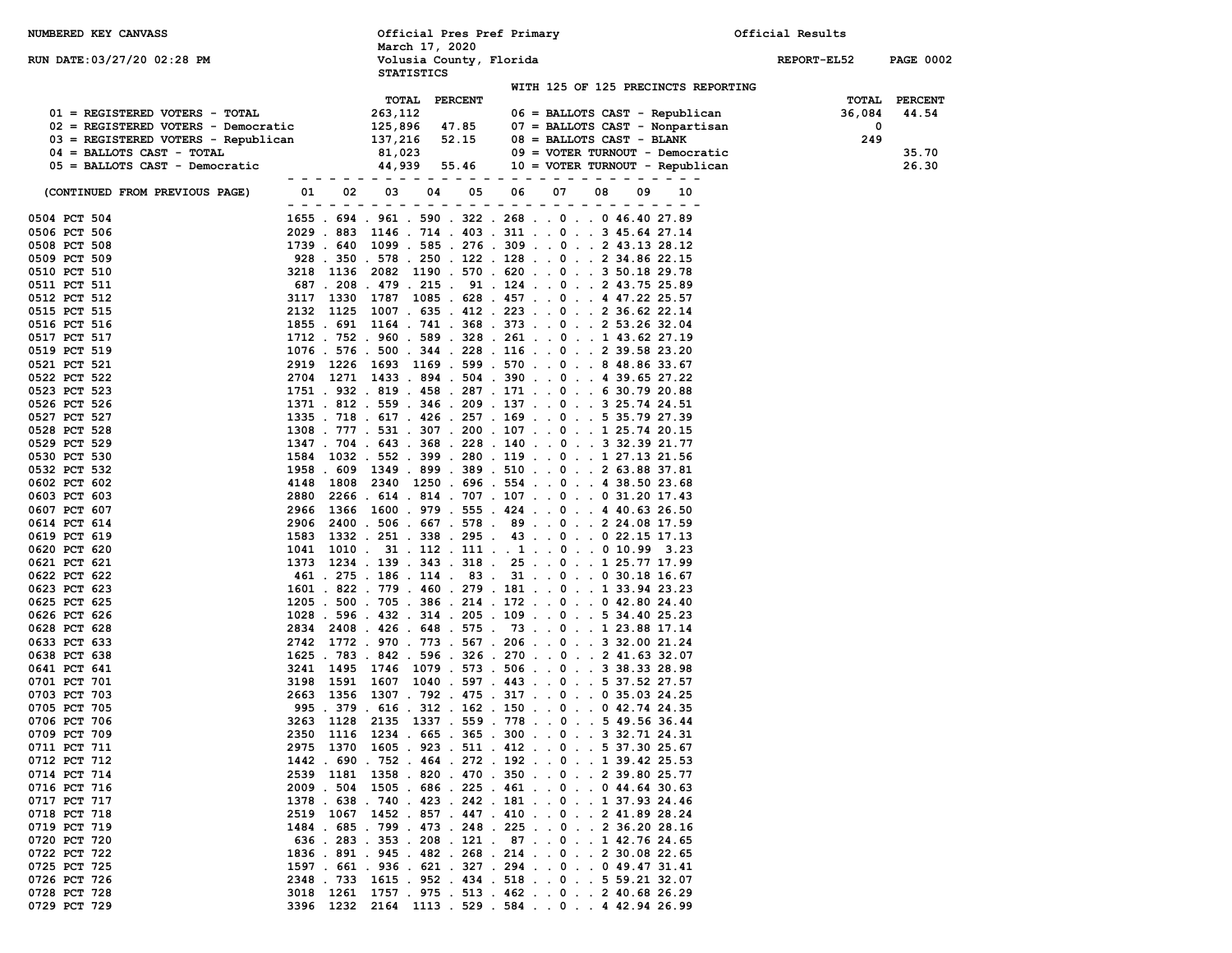| <b>NUMBERED KEY CANVASS</b>           |          | March 17, 2020                               | Official Pres Pref Primary                           | Official Results                |
|---------------------------------------|----------|----------------------------------------------|------------------------------------------------------|---------------------------------|
| <b>RUN DATE:03/27/20 02:28 PM</b>     |          | Volusia County, Florida<br><b>STATISTICS</b> |                                                      | REPORT-EL52<br><b>PAGE 0003</b> |
|                                       |          |                                              | WITH 125 OF 125 PRECINCTS REPORTING                  |                                 |
|                                       |          | TOTAL PERCENT                                |                                                      | PERCENT<br>TOTAL                |
| 01 = REGISTERED VOTERS - TOTAL        |          | 263,112                                      | $06$ = BALLOTS CAST - Republican                     | 36,084<br>44.54                 |
| $02$ = REGISTERED VOTERS - Democratic |          | 125,896 47.85                                | $07$ = BALLOTS CAST - Nonpartisan                    | $\mathbf 0$                     |
| 03 = REGISTERED VOTERS - Republican   |          | 52.15<br>137,216                             | $08 = BALLOTS CAST - BLANK$                          | 249                             |
| $04$ = BALLOTS CAST - TOTAL           |          | 81,023                                       | $09 = VOTER TURNOUT - Democratic$                    | 35.70                           |
| $05$ = BALLOTS CAST - Democratic      |          | 44,939 55.46                                 | 10 = VOTER TURNOUT - Republican                      | 26.30                           |
|                                       |          |                                              |                                                      |                                 |
| (CONTINUED FROM PREVIOUS PAGE)        | 01<br>02 | 03<br>05<br>04                               | 06<br>07<br>08<br>10<br>09                           |                                 |
|                                       |          |                                              |                                                      |                                 |
| 0732 PCT 732                          |          |                                              | 3655 1460 2195 1288 . 654 . 634 0 2 44.79 28.88      |                                 |
| 0733 PCT 733                          |          |                                              | 1886.803 1083.647.327.3200140.7229.55                |                                 |
| 0803 PCT 803                          |          |                                              | 1783 . 535 1248 . 608 . 290 . 318 0 1 54.21 25.48    |                                 |
| 0804 PCT 804                          |          |                                              | 2536 1020 1516 . 898 . 441 . 457 0 3 43.24 30.15     |                                 |
| 0805 PCT 805                          |          |                                              | 3358 1213 2145 1295 . 644 . 651 0 3 53.09 30.35      |                                 |
| 0807 PCT 807                          |          |                                              | $1276$ . 592 . 684 . 374 . 220 . 154 0 0 37.16 22.51 |                                 |
| 0808 PCT 808                          |          |                                              | 4916 2140 2776 1696 . 966 . 730 0 5 45.14 26.30      |                                 |
| 0809 PCT 809                          |          |                                              | 570 . 293 . 277 . 142 . 93 . 49 0 0 31.74 17.69      |                                 |
| 0810 PCT 810                          |          |                                              | 1287 . 625 . 662 . 516 . 316 . 200 0 0 50.56 30.21   |                                 |
| 0812 PCT 812                          |          |                                              | 1947 . 822 1125 . 713 . 407 . 306 0 2 49.51 27.20    |                                 |
| 0813 PCT 813                          |          |                                              | 1511 . 524 . 987 . 618 . 310 . 308 0 0 59.16 31.21   |                                 |
| 0814 PCT 814                          |          |                                              | 1846 . 762 1084 . 542 . 285 . 257 0 2 37.40 23.71    |                                 |
| 0816 PCT 816                          |          |                                              | 1437 . 441 . 996 . 393 . 151 . 242 0 1 34.24 24.30   |                                 |
| 0901 PCT 901                          |          |                                              | 1592 . 750 . 842 . 490 . 288 . 202 0 0 38.40 23.99   |                                 |
| 0902 PCT 902                          | 2761     |                                              | 1187 1574 . 862 . 439 . 423 0 2 36.98 26.87          |                                 |
| 0903 PCT 903                          | 2601     |                                              | 1152 1449 . 774 . 408 . 366 0 1 35.42 25.26          |                                 |
| 0904 PCT 904                          |          |                                              | 3359 1381 1978 1060 . 541 . 519 0 4 39.17 26.24      |                                 |
| 0907 PCT 907                          |          |                                              | 1823 . 679 1144 . 558 . 240 . 318 0 3 35.35 27.80    |                                 |
| 0909 PCT 909                          |          |                                              | $1127$ . 465 . 662 . 357 . 167 . 190 0 0 35.91 28.70 |                                 |
| 0910 PCT 910                          |          |                                              | 927 . 408 . 519 . 284 . 158 . 126 0 2 38.73 24.28    |                                 |
|                                       |          |                                              |                                                      |                                 |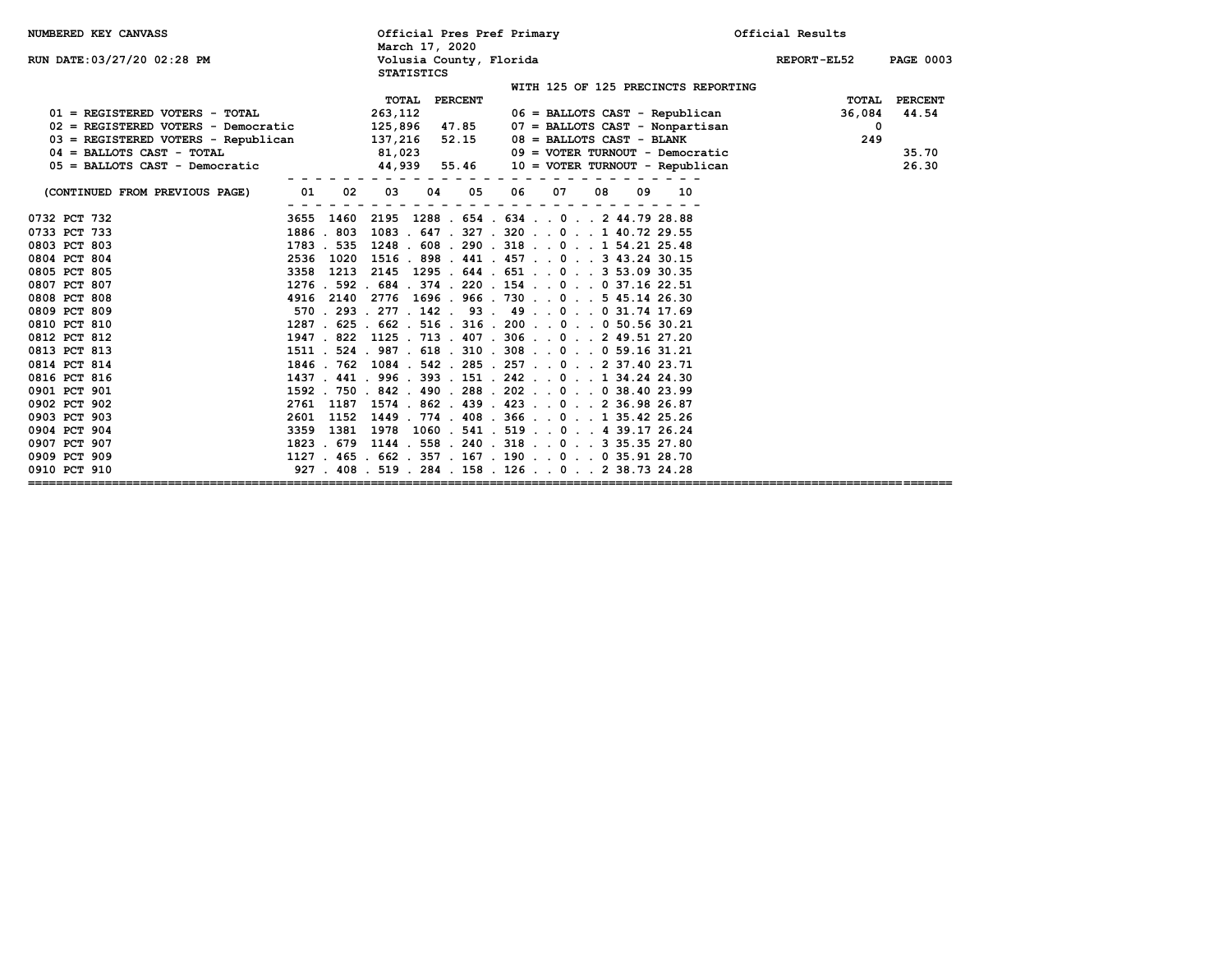| NUMBERED KEY CANVASS                       |                         |            | Official Pres Pref Primary<br>March 17, 2020 |        |                         |              |                                                      |                                         |                         |                         |            | Official Results |                     |                |                         |                         |
|--------------------------------------------|-------------------------|------------|----------------------------------------------|--------|-------------------------|--------------|------------------------------------------------------|-----------------------------------------|-------------------------|-------------------------|------------|------------------|---------------------|----------------|-------------------------|-------------------------|
| RUN DATE: 03/27/20 02:28 PM                |                         |            | Volusia County, Florida                      |        |                         |              |                                                      |                                         |                         |                         |            |                  | REPORT-EL52         |                | <b>PAGE 0004</b>        |                         |
|                                            |                         |            | Democratic                                   |        |                         |              | WITH 125 OF 125 PRECINCTS REPORTING                  |                                         |                         |                         |            |                  |                     |                |                         |                         |
|                                            |                         |            | <b>VOTES</b>                                 |        | <b>PERCENT</b>          |              |                                                      |                                         |                         |                         |            |                  |                     | <b>VOTES</b>   | <b>PERCENT</b>          |                         |
| President                                  |                         |            |                                              |        |                         |              |                                                      |                                         |                         |                         |            |                  |                     |                |                         |                         |
| (VOTE FOR) 1                               |                         |            |                                              |        |                         |              |                                                      |                                         |                         |                         |            |                  |                     |                |                         |                         |
| $01 = Michael Bennett$<br>$02 = Joe$ Biden |                         |            | 105                                          |        | .23<br>58.30            |              | $09 =$ Amy Klobuchar                                 |                                         |                         |                         |            |                  |                     | 686<br>27      |                         | 1.53<br>.06             |
| $03$ = Michael R. Bloomberg                |                         |            | 26,103<br>4,699                              |        | 10.49                   |              | $10 = \text{Deval Patrick}$<br>$11 =$ Bernie Sanders |                                         |                         |                         |            |                  |                     | 9,815          | 21.92                   |                         |
| 04 = Cory Booker                           |                         |            | 44                                           |        | .10                     |              | $12 = Joe$ Sestak                                    |                                         |                         |                         |            |                  |                     | 34             |                         | .08                     |
| $05 =$ Pete Buttigieg                      |                         |            | 1,606                                        |        | 3.59                    |              | $13 =$ Tom Steyer                                    |                                         |                         |                         |            |                  |                     | 96             |                         | .21                     |
| $06 =$ Julian Castro                       |                         |            | 21                                           |        | .05                     |              | $14$ = Elizabeth Warren                              |                                         |                         |                         |            |                  |                     | 974            |                         | 2.18                    |
| 07 = John Delaney                          |                         |            | 47                                           |        | .10                     |              | $15 =$ Marianne Williamson                           |                                         |                         |                         |            |                  |                     | 71             |                         | .16                     |
| 08 = Tulsi Gabbard                         |                         |            | 309                                          |        | . 69                    |              | $16 =$ Andrew Yang                                   |                                         |                         |                         |            |                  |                     | 140            |                         | . 31                    |
|                                            | ---------<br>01         | 02         | 03                                           | 04     | 05                      | 06           | ----<br>07                                           | 08                                      | 09                      | 10                      | 11         | 12               | 13                  | 14             | 15                      | 16                      |
|                                            | . – – – – – –           |            |                                              |        |                         |              |                                                      |                                         |                         | ---                     |            |                  |                     |                |                         |                         |
| 0101 PCT 101                               | 5                       | 44         | 4                                            | 0      | 0                       | 0            | 0                                                    | 1                                       | 2                       | 1                       | 15         | 1                | 2                   | 2              | 0                       | 0                       |
| 0105 PCT 105                               | 0                       | 32         | 4                                            | 0      | 3                       | 0            | 1                                                    | 1                                       | $\overline{2}$          | 0                       | 16         | 0                | 0                   | $\overline{2}$ | 1                       | 0                       |
| 0107 PCT 107                               | $\overline{\mathbf{2}}$ | 58         | 10                                           | 0      | 3                       | 0            | 0                                                    | 1                                       | 4                       | 1                       | 29         | 0                | 0                   | 0              | 1                       | 0                       |
| 0201 PCT 201                               | 0                       | 321        | 58                                           | 0      | 22                      | 0            | 0                                                    | 4                                       | 12                      | 1                       | 124        | 0                | 0                   | 17             | 2                       | 1                       |
| 0202 PCT 202                               | з                       | 260        | 60                                           | 0      | 16                      | 0            | 1                                                    | 4                                       | 8                       | 1                       | 82         | 1                | 0                   | 10             | 0                       | 4                       |
| 0203 PCT 203<br>0204 PCT 204               | 0<br>1                  | 33<br>23   | 7<br>5                                       | 0<br>0 | 4<br>9                  | 0<br>0       | 0<br>0                                               | 0<br>0                                  | 2<br>0                  | 0<br>0                  | 8<br>21    | $\mathbf 0$<br>0 | 0<br>0              | 1<br>0         | 0<br>0                  | 1<br>0                  |
| 0205 PCT 205                               | 1                       | 98         | 18                                           | 0      | 11                      | 0            | 0                                                    | 0                                       | $\mathbf{2}$            | 0                       | 47         | 0                | 0                   | 5              | 1                       | 1                       |
| 0206 PCT 206                               | 0                       | 195        | 38                                           | 0      | 9                       | 0            | 0                                                    | $\overline{\mathbf{2}}$                 | 4                       | 0                       | 87         | $\mathbf 0$      | 2                   | 14             | 0                       | $\overline{\mathbf{2}}$ |
| 0207 PCT 207                               | 0                       | 158        | 38                                           | 0      | 10                      | 0            | 1                                                    | 5                                       | 9                       | 0                       | 61         | 1                | 3                   | 5              | 1                       | з                       |
| 0208 PCT 208                               | 4                       | 284        | 41                                           | 0      | 12                      | 0            | 4                                                    | 7                                       | 9                       | 1                       | 133        | 0                | 3                   | 23             | 1                       | 1                       |
| 0212 PCT 212                               | 0                       | 308        | 59                                           | 1      | 16                      | $\mathbf 0$  | 1                                                    | $\mathbf{2}$                            | $7\phantom{.0}$         | 0                       | 165        | $\mathbf{1}$     | 0                   | 27             | 0                       | 1                       |
| 0215 PCT 215                               | з                       | 621        | 93                                           | 2      | 49                      | 0            | 0                                                    | 8                                       | 14                      | 0                       | 144        | 0                | 0                   | 16             | 1                       | 1                       |
| 0216 PCT 216                               | 0                       | 406        | 54                                           | 1      | 22                      | 0            | O                                                    | $\mathbf{1}$                            | 12                      | 0                       | 158        | 0                | 0                   | 14             | 0                       | 1                       |
| 0217 PCT 217<br>0218 PCT 218               | 0<br>0                  | 317<br>357 | 37<br>59                                     | 0<br>0 | 7<br>16                 | 0<br>1       | 0<br>0                                               | 0<br>з                                  | $\overline{2}$<br>11    | 0<br>1                  | 127<br>228 | 0<br>0           | 1<br>4              | 11<br>15       | 0<br>0                  | 0<br>0                  |
| 0220 PCT 220                               | 1                       | 77         | 10                                           | 0      | 0                       | 0            | 0                                                    | 0                                       | 0                       | 0                       | 8          | 0                | 0                   | 0              | 1                       | 0                       |
| 0222 PCT 222                               | 1                       | 189        | 37                                           | 0      | 9                       | 0            | 0                                                    | $\overline{\mathbf{2}}$                 | 8                       | 0                       | 74         | 0                | 0                   | 6              | $\mathbf{1}$            | з                       |
| 0223 PCT 223                               | 0                       | 19         | 5                                            | 0      | $\overline{\mathbf{2}}$ | 0            | 0                                                    | $\mathbf{1}$                            | 0                       | 0                       | 9          | 0                | 0                   | 1              | 1                       | 0                       |
| 0224 PCT 224                               | $\overline{\mathbf{2}}$ | 253        | 45                                           | 0      | 19                      | 0            | 0                                                    | 3                                       | 7                       | 0                       | 87         | 0                | 1                   | 7              | 0                       | 0                       |
| 0301 PCT 301                               | 1                       | 194        | 33                                           | 0      | 8                       | 0            | $\Omega$                                             | 6                                       | 9                       | 0                       | 123        | $\mathbf 0$      | 1                   | 14             | 0                       | 1                       |
| 0303 PCT 303                               | 0                       | 199        | 50                                           | з      | 23                      | 0            | 0                                                    | з                                       | 16                      | 0                       | 61         | $\Omega$         | 0                   | 4              | 1                       | 3                       |
| 0304 PCT 304<br>0305 PCT 305               | 1<br>4                  | 214<br>236 | 34<br>34                                     | 1<br>0 | 18<br>16                | 0<br>0       | 0<br>1                                               | $\overline{\mathbf{2}}$<br>$\mathbf{1}$ | 10<br>7                 | 0<br>0                  | 101<br>112 | 0<br>0           | $\overline{2}$<br>1 | 12<br>10       | 0<br>1                  | 0<br>2                  |
| 0306 PCT 306                               | 1                       | 305        | 76                                           | 1      | 15                      | 1            | 0                                                    | $\overline{2}$                          | 12                      | 0                       | 80         | 0                | 1                   | 8              | 1                       | 3                       |
| 0307 PCT 307                               | 0                       | 140        | 23                                           | 1      | 11                      | 0            | 0                                                    | $\mathbf{1}$                            | з                       | 0                       | 103        | 0                | 1                   | 5              | 0                       | $\overline{\mathbf{2}}$ |
| 0308 PCT 308                               | 0                       | 130        | 28                                           | 0      | 8                       | 1            | 0                                                    | $\mathbf{1}$                            | 1                       | $\overline{\mathbf{2}}$ | 66         | 0                | 1                   | 6              | $\mathbf{1}$            | 4                       |
| 0309 PCT 309                               | 0                       | 232        | 64                                           | 0      | 19                      | 0            | 3                                                    | 4                                       | 8                       | 1                       | 111        | 3                | 0                   | 14             | $\overline{2}$          | 2                       |
| 0401 PCT 401                               | $\overline{\mathbf{2}}$ | 267        | 48                                           | 0      | 11                      | 0            | 1                                                    | 1                                       | $\overline{2}$          | 1                       | 147        | 0                | 0                   | 14             | 0                       | 0                       |
| 0403 PCT 403                               | 0                       | 211        | 37                                           | 0      | 8                       | 0            | 0                                                    | $\overline{\mathbf{2}}$                 | $\overline{2}$          | 0                       | 111        | 0                | 0                   | 7              | 0                       | з                       |
| 0404 PCT 404<br>0405 PCT 405               | 0<br>1                  | 21<br>147  | 16<br>19                                     | 0<br>0 | з<br>5                  | 0<br>1       | 1<br>0                                               | 2<br>1                                  | 1<br>1                  | 0<br>1                  | 7<br>75    | 0<br>1           | 0<br>0              | 1<br>1         | 0<br>1                  | 0<br>0                  |
| 0406 PCT 406                               | 0                       | 338        | 54                                           | 0      | 16                      | $\mathbf{1}$ | 0                                                    | 6                                       | 11                      | 0                       | 167        | $\Omega$         | 0                   | 11             | 2                       | 4                       |
| 0407 PCT 407                               | 0                       | 210        | 45                                           |        | 8                       | 0            | 1                                                    | 3                                       | з                       | 0                       | 91         |                  |                     | з              |                         | з                       |
| 0410 PCT 410                               | 2                       | 188        | 37                                           | 1      | 9                       | 0            | 2                                                    | 6                                       | з                       | 0                       | 108        | 0                | 0                   | 4              | 1                       | 0                       |
| 0411 PCT 411                               | 1                       | 168        | 20                                           | 0      | 6                       | 0            | 0                                                    | 1                                       | 1                       | 0                       | 79         | 0                | 0                   | з              | 1                       | 1                       |
| 0412 PCT 412                               | 0                       | 104        | 11                                           | 2      | 4                       | 0            | 0                                                    | 1                                       | 2                       | 0                       | 40         | 0                | 0                   | 0              | $\overline{\mathbf{2}}$ | 0                       |
| 0413 PCT 413                               | 1                       | 154        | 32                                           | 1      | 4                       | 0            | 0                                                    | $\overline{\mathbf{2}}$                 | $\overline{\mathbf{2}}$ | 0                       | 79         | 0                | 1                   | 2              | 0                       | 0                       |
| 0414 PCT 414<br>0415 PCT 415               | 1<br>0                  | 185<br>219 | 31<br>44                                     | 0<br>0 | 10<br>13                | 0<br>1       | 0<br>0                                               | 4<br>0                                  | 5<br>з                  | 0<br>0                  | 88<br>119  | 0<br>0           | 0<br>0              | 6<br>10        | 0<br>0                  | 0<br>0                  |
| 0416 PCT 416                               | 0                       | 301        | 52                                           | 0      | 10                      | 0            | 0                                                    | $\overline{\mathbf{2}}$                 | 4                       | 0                       | 147        | 0                | 0                   | з              | 0                       | 1                       |
| 0417 PCT 417                               | 1                       | 101        | 23                                           | 0      | 4                       | 0            | 0                                                    | 0                                       | з                       | 0                       | 48         | 0                | 0                   | 1              | 0                       | $\mathbf{2}$            |
| 0419 PCT 419                               | 0                       | 107        | 19                                           | 0      | 3                       | 0            | 0                                                    | 0                                       | 4                       | 0                       | 54         | 0                | 0                   | з              | 0                       | 1                       |
| 0420 PCT 420                               | $\overline{\mathbf{2}}$ | 250        | 38                                           | 0      | 11                      | 1            | 1                                                    | з                                       | з                       | 0                       | 107        | 1                | 1                   | 7              | 0                       | $\mathbf{1}$            |
| 0421 PCT 421                               | 0                       | 149        | 18                                           | 0      | 8                       | 0            | 0                                                    | з                                       | з                       | 0                       | 65         | 0                | 2                   | 6              | 1                       | 1                       |
| 0422 PCT 422                               | 0                       | 173        | 38                                           | 0      | 8                       | 0            | 0                                                    | 0                                       | 4                       | 0                       | 94         | 0                | 0                   | з              | 0                       | 0                       |
| 0423 PCT 423                               | $\mathbf{1}$            | 146        | 22                                           | 0      | 7                       | 0            | 0                                                    | 0                                       | $\mathbf{2}$            | 0                       | 65         | 0                | 0                   | 3              | 0                       | 0                       |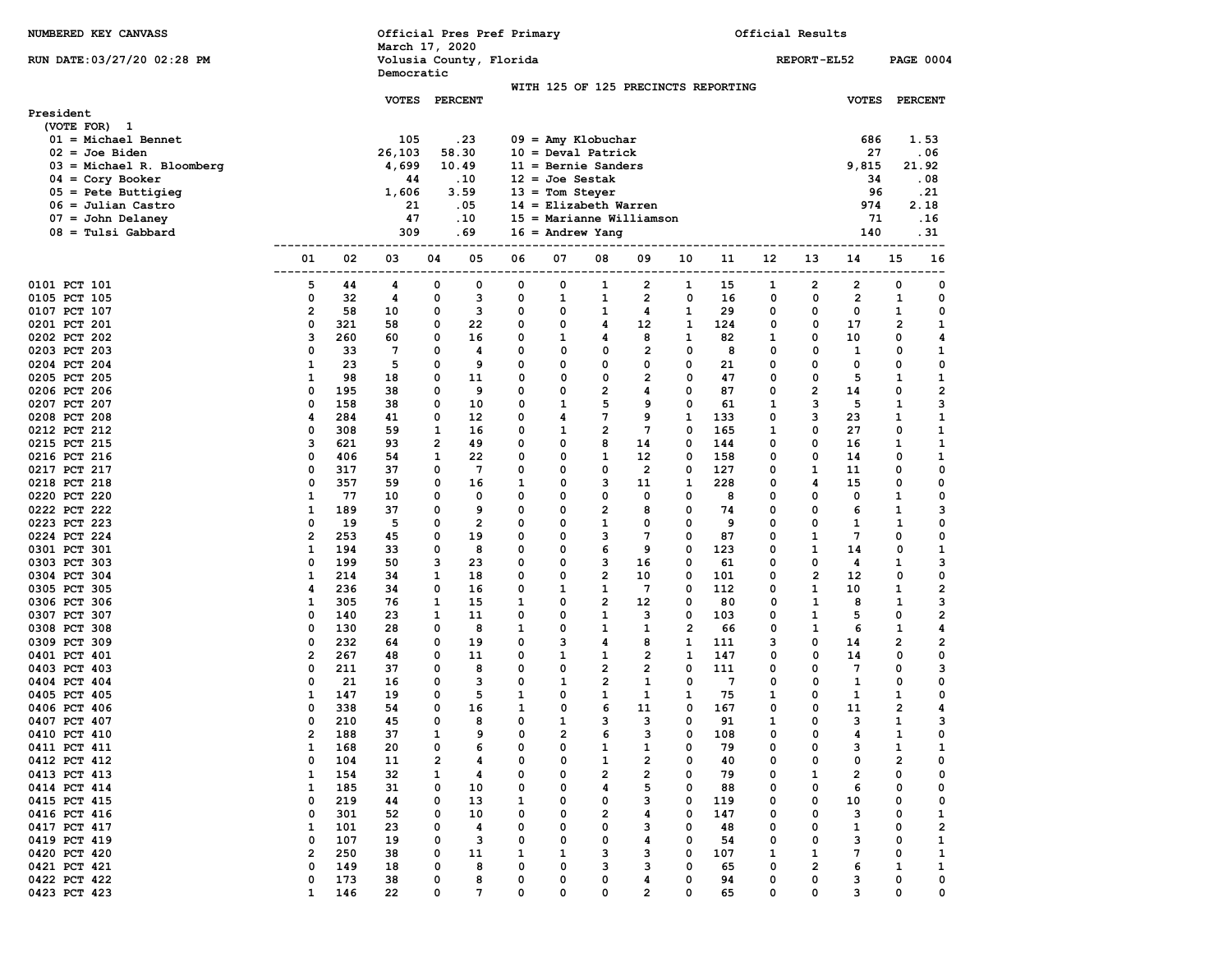| NUMBERED KEY CANVASS                                |                              |              | March 17, 2020 |            |                       | Official Pres Pref Primary |                   |                             |                              |            |                                     | Official Results |                   |                 |              |                         |
|-----------------------------------------------------|------------------------------|--------------|----------------|------------|-----------------------|----------------------------|-------------------|-----------------------------|------------------------------|------------|-------------------------------------|------------------|-------------------|-----------------|--------------|-------------------------|
| RUN DATE: 03/27/20 02:28 PM                         |                              |              |                |            |                       | Volusia County, Florida    |                   |                             |                              |            |                                     |                  | REPORT-EL52       |                 |              | <b>PAGE 0005</b>        |
|                                                     |                              |              | Democratic     |            |                       |                            |                   |                             |                              |            | WITH 125 OF 125 PRECINCTS REPORTING |                  |                   |                 |              |                         |
|                                                     |                              |              | <b>VOTES</b>   |            | <b>PERCENT</b>        |                            |                   |                             |                              |            |                                     |                  |                   | <b>VOTES</b>    |              | <b>PERCENT</b>          |
| President<br>(VOTE FOR) 1<br>$01 = Michael Bennett$ |                              |              | 105            |            | .23                   |                            |                   | $09 =$ Amy Klobuchar        |                              |            |                                     |                  |                   | 686             |              | 1.53                    |
| $02 = Joe$ Biden                                    |                              |              | 26,103         |            | 58.30                 |                            |                   | $10 = \text{Deval Patrick}$ |                              |            |                                     |                  |                   | 27              |              | . 06                    |
| $03 = Michael R. Bloomberg$                         |                              |              | 4,699          |            | 10.49                 |                            |                   | $11 =$ Bernie Sanders       |                              |            |                                     |                  |                   | 9,815           |              | 21.92                   |
| $04 = \text{Cory}$ Booker                           |                              |              | 44             |            | .10                   |                            | $12 = Joe$ Sestak |                             |                              |            |                                     |                  |                   | 34              |              | .08                     |
| $05 =$ Pete Buttigieg<br>$06 =$ Julian Castro       |                              |              | 1,606<br>21    |            | 3.59<br>.05           |                            | $13 =$ Tom Steyer | $14$ = Elizabeth Warren     |                              |            |                                     |                  |                   | 96<br>974       |              | .21<br>2.18             |
| $07 =$ John Delaney                                 |                              |              | 47             |            | .10                   |                            |                   | $15 =$ Marianne Williamson  |                              |            |                                     |                  |                   | 71              |              | . 16                    |
| $08 =$ Tulsi Gabbard                                |                              |              | 309            |            | . 69                  |                            |                   | $16 =$ Andrew Yang          |                              |            |                                     |                  |                   | 140             |              | . 31                    |
|                                                     |                              |              |                |            |                       |                            | -----             |                             |                              |            |                                     | -------------    |                   |                 |              |                         |
| (CONTINUED FROM PREVIOUS PAGE)                      | 01<br>-------                | 02<br>------ | 03<br>---      | 04<br>---- | 05<br>----            | 06<br>----                 | 07<br>----        | 08<br>-----                 | 09<br>----                   | 10<br>---- | 11<br>----                          | 12<br>---        | 13<br>----        | 14              | 15<br>---    | 16                      |
| 0427 PCT 427                                        | 1                            | 183          | 39             | 0          | 5                     | 0                          | 0                 | 2                           | з                            | 0          | 90                                  | 0                | 2                 | 10              | 0            | 0                       |
| 0429 PCT 429                                        | $\overline{\mathbf{2}}$      | 88           | 16             | 0          | 5                     | 0                          | 0                 | 2                           | 0                            | 0          | 51                                  | 0                | 0                 | 4               | 0            | 0                       |
| 0501 PCT 501                                        | 1                            | 198          | 54             | 0          | 23                    | 0                          | 0                 | 4                           | 9                            | 0          | 49                                  | 1                | 0                 | 6               | 1            | 1                       |
| 0502 PCT 502                                        | з                            | 454          | 52             | 0          | 39                    | 0                          | 1<br>0            | 3<br>$\overline{2}$         | 13                           | 0          | 132                                 | 0                | 0                 | 17<br>3         | 1            | 3                       |
| 0503 PCT 503<br>0504 PCT 504                        | 0<br>0                       | 112<br>192   | 18<br>36       | 0<br>0     | 5<br>9                | 0<br>1                     | 0                 | 1                           | $\overline{\mathbf{2}}$<br>8 | 0<br>0     | 35<br>62                            | 0<br>0           | 0<br>2            | 9               | 0<br>0       | 1<br>2                  |
| 0506 PCT 506                                        | 0                            | 259          | 45             | 0          | 11                    | 0                          | 0                 | 7                           | 5                            | 0          | 66                                  | 0                | 0                 | 7               | 1            | 0                       |
| 0508 PCT 508                                        | 0                            | 157          | 47             | 0          | $7\phantom{.0}$       | 0                          | 0                 | $\overline{2}$              | 5                            | 0          | 48                                  | 0                | 0                 | 7               | 0            | $\overline{\mathbf{2}}$ |
| 0509 PCT 509                                        | 0                            | 66           | 14             | 0          | 4                     | 0                          | 0                 | 1                           | 2                            | 0          | 19                                  | 2                | 1                 | 7               | 1            | 3                       |
| 0510 PCT 510                                        | 0                            | 376          | 46             | 0          | 16                    | 1                          | 0                 | 4                           | 7                            | 1          | 106                                 | 0                | 1                 | 8               | 0            | 3                       |
| 0511 PCT 511                                        | 0                            | 51           | 8              | 1          | $\overline{2}$        | 0                          | 0                 | 0                           | з                            | 0          | 20                                  | 0                | 0                 | 5               | 0            | 1                       |
| 0512 PCT 512                                        | 0                            | 357          | 67             | 0          | 35                    | 1                          | 0                 | 3                           | 10                           | 0          | 129                                 | 1                | з                 | 15              | 0            | 5                       |
| 0515 PCT 515                                        | 0                            | 215          | 41             | 0          | 18                    | 0                          | 0                 | 5                           | 7                            | 0          | 112                                 | 0                | 0                 | 12              | 1            | 1                       |
| 0516 PCT 516                                        | 0                            | 231          | 37             | 0          | 17                    | $\mathbf 0$                | $\mathbf{1}$      | $\overline{2}$              | 9                            | 0          | 65                                  | 1                | 0                 | 3               | 0            | 1                       |
| 0517 PCT 517                                        | 1                            | 196          | 33             | 1          | 12                    | 0                          | 0                 | 0                           | 5                            | 0          | 71                                  | 0                | 0                 | 7               | 0            | 1                       |
| 0519 PCT 519<br>0521 PCT 521                        | 1<br>0                       | 140<br>354   | 18<br>87       | 0<br>0     | $7\phantom{.0}$<br>28 | 0<br>0                     | 0<br>3            | з<br>6                      | 0<br>11                      | 0<br>0     | 54<br>92                            | 0<br>0           | 0<br>$\mathbf{1}$ | 4<br>8          | 0<br>1       | 0<br>3                  |
| 0522 PCT 522                                        | 1                            | 273          | 66             | 1          | 24                    | 1                          | 0                 | 1                           | 13                           | 0          | 100                                 | 1                | $\mathbf{2}$      | 18              | 0            | 1                       |
| 0523 PCT 523                                        | 2                            | 125          | 43             | 0          | 16                    | 0                          | $\overline{2}$    | $\mathbf{1}$                | $\mathbf{2}$                 | 0          | 81                                  | 0                | 0                 | 6               | з            | 0                       |
| 0526 PCT 526                                        | 0                            | 124          | 18             | 0          | 4                     | 0                          | 0                 | 3                           | 2                            | 0          | 47                                  | 0                | 0                 | 7               | 0            | з                       |
| 0527 PCT 527                                        | 0                            | 128          | 33             | 0          | 16                    | 1                          | 0                 | 2                           | з                            | 1          | 60                                  | 0                | 0                 | 6               | 2            | 0                       |
| 0528 PCT 528                                        | 0                            | 103          | 25             | 0          | 3                     | 0                          | 1                 | $\overline{2}$              | з                            | 0          | 58                                  | 0                | 1                 | 4               | 0            | 0                       |
| 0529 PCT 529                                        | 1                            | 139          | 22             | 0          | 5                     | 0                          | 1                 | 2                           | 6                            | 0          | 43                                  | 1                | 0                 | 6               | 0            | 0                       |
| 0530 PCT 530                                        | 1                            | 149          | 25             | 1          | 4                     | 0                          | 1                 | $\overline{2}$              | 1                            | 0          | 85                                  | 1                | 1                 | 6               | 0            | 2                       |
| 0532 PCT 532                                        | 0                            | 281          | 41             | 0          | 10                    | 0                          | 0                 | 0                           | 14                           | 0          | 36                                  | 0                | 0                 | 5               | 0            | 1                       |
| 0602 PCT 602<br>0603 PCT 603                        | $\overline{\mathbf{2}}$<br>1 | 425<br>516   | 65<br>58       | 0          | 23<br>9               | 0<br>1                     | 0<br>0            | 3<br>1                      | 14<br>1                      | 0<br>1     | 141<br>106                          | 0<br>0           | $\mathbf{1}$<br>2 | 18<br>10        | 1<br>0       | 1<br>0                  |
| 0607 PCT 607                                        | 1                            | 334          | 48             | 1<br>0     | 23                    | 0                          | 0                 | 4                           | 6                            | 0          | 119                                 | 0                | $\mathbf{1}$      | 13              | $\mathbf{2}$ | 2                       |
| 0614 PCT 614                                        | $\overline{2}$               | 389          | 47             | 1          | 13                    | 2                          | 1                 | 4                           | 4                            | 2          | 102                                 | 0                | 5                 | 5               | 0            | 1                       |
| 0619 PCT 619                                        | 0                            | 210          | 28             | 1          | 3                     | 0                          | 0                 | 0                           | 1                            | 0          | 50                                  | 0                | 0                 | $\mathbf{2}$    | 0            | 0                       |
| 0620 PCT 620                                        | 1                            | 67           | 4              | 0          | 1                     | 0                          | 0                 | 0                           | 0                            | 0          | 37                                  | 0                | 0                 | 1               | 0            | 0                       |
| 0621 PCT 621                                        | 2                            | 241          | 32             | 1          | з                     | 1                          | 1                 | 0                           | 1                            | 0          | 31                                  | 0                | $\mathbf{2}$      | 1               | 1            | 0                       |
| 0622 PCT 622                                        | 1                            | 40           | 19             | 0          | $\mathbf{1}$          | 0                          | 0                 | 1                           | 1                            | 0          | 19                                  | 0                | 0                 | 1               | 0            | 0                       |
| 0623 PCT 623                                        | 0                            | 145          | 30             | 0          | 15                    |                            |                   | 1                           | 6                            | 0          | 73                                  | 0                | 0                 | 5               | 0            |                         |
| 0625 PCT 625                                        | 0                            | 118          | 22             | 0          | 11                    | 0                          | 2                 | 2                           | з                            | 0          | 45                                  | 0                | 1                 | 10              | 0            | 0                       |
| 0626 PCT 626<br>0628 PCT 628                        | 1<br>2                       | 111<br>384   | 29<br>49       | 0          | 9<br>8                | 0<br>0                     | 1<br>1            | 1<br>2                      | з<br>1                       | 0<br>0     | 42<br>110                           | 0                | 0<br>0            | 4<br>12         | 0<br>0       | 0<br>2                  |
| 0633 PCT 633                                        | 0                            | 339          | 36             | 2<br>0     | 12                    | 0                          | 0                 | 6                           | 8                            | 1          | 146                                 | 1<br>1           | 2                 | 13              | 1            | 1                       |
| 0638 PCT 638                                        | 0                            | 194          | 48             | 0          | 20                    | 0                          | 0                 | 0                           | 6                            | 0          | 48                                  | 1                | 2                 | 5               | 0            | 1                       |
| 0641 PCT 641                                        | 1                            | 340          | 71             | 0          | 20                    | 0                          | 0                 | 6                           | 11                           | 1          | 103                                 | 0                | 4                 | 11              | 1            | 0                       |
| 0701 PCT 701                                        | 0                            | 314          | 78             | 1          | 29                    | 0                          | 2                 | з                           | 6                            | 1          | 134                                 | 0                | 2                 | 17              | з            | 4                       |
| 0703 PCT 703                                        | 0                            | 241          | 63             | 0          | 18                    | 0                          | 0                 | 5                           | 10                           | 1          | 117                                 | 1                | 1                 | 15              | з            | 0                       |
| 0705 PCT 705                                        | 0                            | 85           | 18             | 1          | 9                     | 0                          | 0                 | 0                           | 0                            | 0          | 42                                  | 1                | 0                 | 4               | 0            | 2                       |
| 0706 PCT 706                                        | 1                            | 340          | 70             | 2          | 24                    | 0                          | 0                 | 7                           | 15                           | 0          | 79                                  | з                | 2                 | 13              | 1            | 0                       |
| 0709 PCT 709                                        | з                            | 184          | 37             | 0          | 25                    | 0                          | 1                 | з                           | 5                            | 1          | 95                                  | 0                | 0                 | $7\phantom{.0}$ | 1            | 1                       |
| 0711 PCT 711<br>0712 PCT 712                        | 1<br>0                       | 271<br>119   | 72<br>38       | 2<br>1     | 19<br>14              | 0<br>0                     | 1<br>0            | 2<br>1                      | 8<br>з                       | 0<br>0     | 112<br>82                           | 0<br>0           | 4<br>0            | 12<br>13        | 0<br>0       | з<br>0                  |
| 0714 PCT 714                                        | 1                            | 250          | 60             | 0          | 24                    | 0                          | 1                 | з                           | 11                           | 0          | 107                                 | 0                | 0                 | 10              | 1            | 0                       |
|                                                     |                              |              |                |            |                       |                            |                   |                             |                              |            |                                     |                  |                   |                 |              |                         |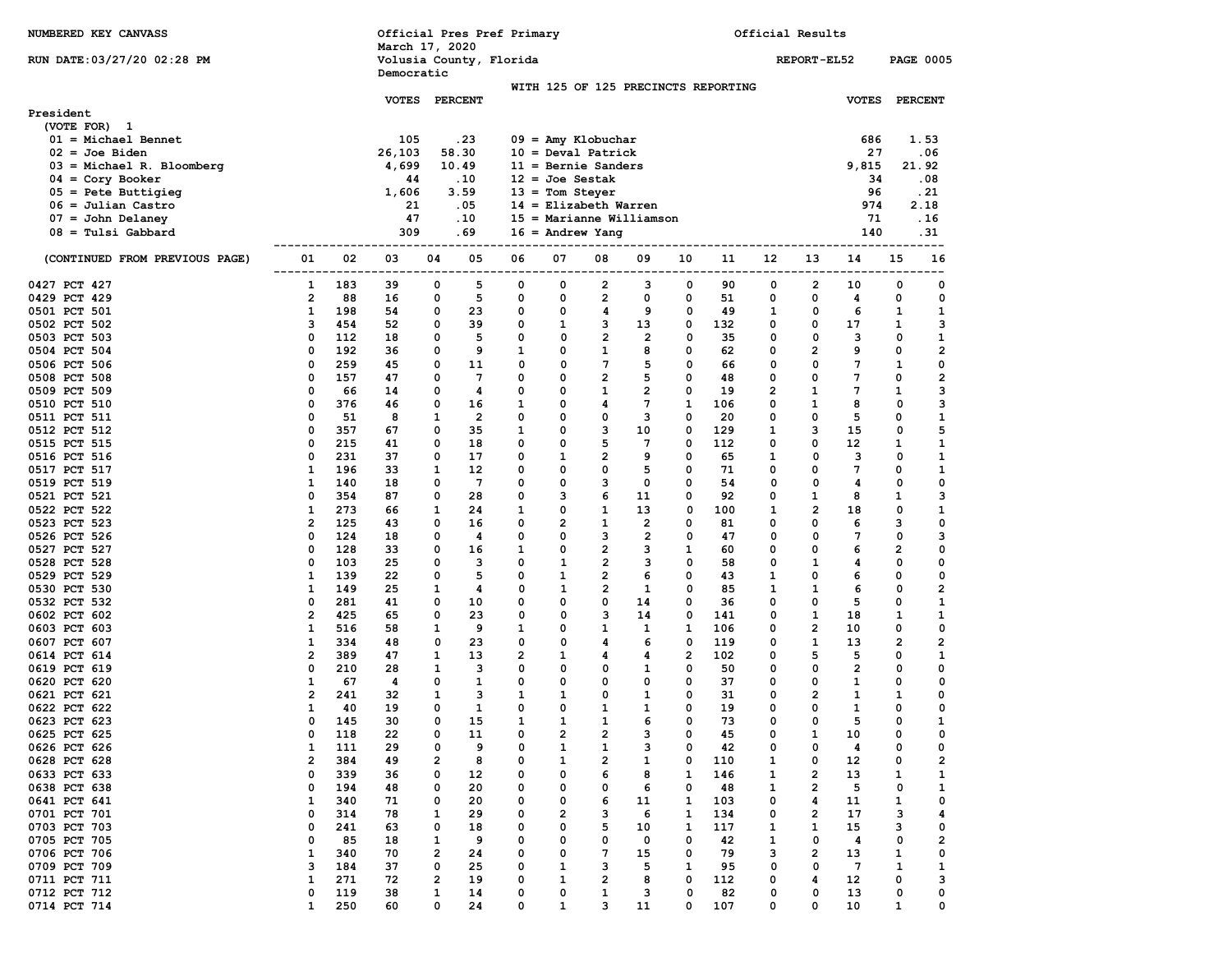| NUMBERED KEY CANVASS                                           |                          |                 | Official Pres Pref Primary<br>March 17, 2020 |                   |              |              |                             |                 |              | Official Results                    |                |                |                 |                |                         |
|----------------------------------------------------------------|--------------------------|-----------------|----------------------------------------------|-------------------|--------------|--------------|-----------------------------|-----------------|--------------|-------------------------------------|----------------|----------------|-----------------|----------------|-------------------------|
| RUN DATE: 03/27/20 02:28 PM                                    |                          |                 | Volusia County, Florida<br>Democratic        |                   |              |              |                             |                 |              |                                     |                | REPORT-EL52    |                 |                | <b>PAGE 0006</b>        |
|                                                                |                          |                 |                                              |                   |              |              |                             |                 |              | WITH 125 OF 125 PRECINCTS REPORTING |                |                |                 |                |                         |
| President                                                      |                          | <b>VOTES</b>    |                                              | <b>PERCENT</b>    |              |              |                             |                 |              |                                     |                |                | <b>VOTES</b>    |                | <b>PERCENT</b>          |
| (VOTE FOR) 1                                                   |                          |                 |                                              |                   |              |              |                             |                 |              |                                     |                |                |                 |                |                         |
| $01 = Michael Bennett$                                         |                          | 105             |                                              | .23               |              |              | $09 =$ Amy Klobuchar        |                 |              |                                     |                |                | 686             |                | 1.53                    |
| $02 =$ Joe Biden                                               |                          | 26,103          |                                              | 58.30             |              |              | $10 = \text{Deval Patrick}$ |                 |              |                                     |                |                | 27              |                | . 06                    |
| $03$ = Michael R. Bloomberg                                    |                          | 4,699           |                                              | 10.49             |              |              | $11 =$ Bernie Sanders       |                 |              |                                     |                |                | 9,815           |                | 21.92                   |
| $04 = \text{Cory}$ Booker                                      |                          | 44              |                                              | .10               |              |              | $12 = Joe$ Sestak           |                 |              |                                     |                |                | 34              |                | . 08                    |
| $05$ = Pete Buttigieg                                          |                          | 1,606           |                                              | 3.59              |              |              | $13 =$ Tom Steyer           |                 |              |                                     |                |                | 96              |                | .21                     |
| $06 =$ Julian Castro                                           |                          | 21              |                                              | .05               |              |              | $14$ = Elizabeth Warren     |                 |              |                                     |                |                | 974             |                | 2.18                    |
| $07 =$ John Delaney                                            |                          | 47              |                                              | .10               |              |              | $15 =$ Marianne Williamson  |                 |              |                                     |                |                | 71              |                | . 16                    |
| $08 =$ Tulsi Gabbard                                           |                          | 309             |                                              | .69               |              |              | $16 =$ Andrew Yang          |                 |              |                                     |                |                | 140             |                | .31                     |
| (CONTINUED FROM PREVIOUS PAGE)                                 | 02<br>01                 | 03              | 04                                           | 05                | 06           | 07           | 08                          | 09              | 10           | 11                                  | 12             | 13             | 14              | 15             | 16                      |
| 0716 PCT 716                                                   | ------------<br>142<br>1 | $- - - -$<br>21 | ----<br>0                                    | ----<br>10        | 0            | ----<br>0    | 1                           | ----------<br>5 | ----<br>0    | -----<br>36                         | ---<br>0       | ----<br>1      | 7               | --------<br>0  | 1                       |
| 0717 PCT 717                                                   | 144<br>1                 | 32              | 0                                            | 5                 | 0            | 0            | 3                           | 0               | 0            | 46                                  | 0              | 0              | 8               | 0              | $\overline{2}$          |
| 0718 PCT 718                                                   | 235<br>1                 | 58              | 0                                            | 25                | 0            | 0            | 10                          | 4               | 0            | 99                                  | 0              | $\mathbf{1}$   | 10              | 0              | $\mathbf{1}$            |
| 0719 PCT 719                                                   | 0<br>134                 | 34              | 1                                            | 15                | 0            | 0            | $\mathbf{1}$                | $\overline{2}$  | 0            | 47                                  | 1              | 3              | 5               | $\overline{2}$ | 0                       |
| 0720 PCT 720                                                   | 0<br>70                  | 13              | 0                                            | $\overline{2}$    | 0            | 0            | 0                           | $\overline{2}$  | 0            | 32                                  | 0              | 0              | $\mathbf{1}$    | 0              | 1                       |
| 0722 PCT 722                                                   | $\overline{2}$<br>142    | 27              | 0                                            | $12 \overline{ }$ | $\mathbf{1}$ | 0            | 3                           | 3               | 0            | 68                                  | $\mathbf{1}$   | $\mathbf 0$    | 6               | $\mathbf{1}$   | 0                       |
| 0725 PCT 725                                                   | $\overline{2}$<br>182    | 45              | 0                                            | 15                | 0            | 0            | 6                           | 13              | 0            | 57                                  | 0              | 0              | $7\phantom{.0}$ | 0              | $\mathbf 0$             |
| 0726 PCT 726                                                   | $\mathbf{1}$<br>284      | 41              | 1                                            | 17                | 0            | 0            | 3                           | 5               | 0            | 66                                  | 0              | $\mathbf{1}$   | 12              | $\mathbf{1}$   | $\overline{\mathbf{2}}$ |
| 0728 PCT 728                                                   | 0<br>292                 | 45              | 0                                            | 22                | 0            | $\mathbf{1}$ | 4                           | 13              | 0            | 119                                 | 0              | 0              | 12              | 1              | $\overline{\mathbf{2}}$ |
| 0729 PCT 729                                                   | $\overline{2}$<br>314    | 38              | 0                                            | 32                | 0            | 0            | 3                           | 9               | 0            | 116                                 | 0              | $\mathbf 0$    | 15              | 0              | 0                       |
| 0732 PCT 732                                                   | 0<br>411                 | 61              | 1                                            | 45                | 0            | 0            | 6                           | 16              | 0            | 98                                  | 0              | $\mathbf{1}$   | 13              | $\mathbf{1}$   | $\mathbf 0$             |
| 0733 PCT 733                                                   | $\overline{2}$<br>173    | 30              | 1                                            | 16                | 0            | 0            | 6                           | 9               | 0            | 76                                  | 0              | $\mathbf{1}$   | 9               | $\mathbf{1}$   | $\overline{\mathbf{2}}$ |
| 0803 PCT 803                                                   | $\mathbf{1}$<br>185      | 31              | 0                                            | 11                | 0            | $\mathbf{1}$ | 0                           | 6               | 0            | 48                                  | $\mathbf{1}$   | $\mathbf{1}$   | 5               | 0              | $\mathbf 0$             |
| 0804 PCT 804                                                   | $\overline{2}$<br>277    | 43              | 0                                            | 13                | 0            | 0            | 6                           | 14              | 0            | 73                                  | 0              | 3              | 8               | 0              | $\mathbf{2}$            |
| 0805 PCT 805                                                   | 1<br>438                 | 62              | 0                                            | 18                | 0            | 0            | 6                           | 5               | 1            | 94                                  | 0              | 0              | 16              | $\overline{2}$ | 1                       |
| 0807 PCT 807                                                   | $\overline{2}$<br>126    | 28              | 0                                            | 4                 | 0            | $\mathbf{1}$ | 0                           | $\overline{2}$  | $\mathbf 0$  | 42                                  | 0              | $\overline{2}$ | 9               | $\overline{2}$ | $\overline{2}$          |
| 0808 PCT 808                                                   | 3<br>605                 | 98              | 4                                            | 52                | 0            | 0            | 6                           | 9               | 0            | 161                                 | 1              | $\mathbf{1}$   | 16              | $\overline{2}$ | 4                       |
| 0809 PCT 809                                                   | 0<br>52                  | 11              | 0                                            | 4                 | 0            | 0            | $\mathbf{1}$                | 3               | 0            | 16                                  | 0              | $\mathbf{1}$   | 5               | 0              | 0                       |
| 0810 PCT 810                                                   | $\mathbf{2}$<br>194      | 21              | 0                                            | $\overline{7}$    | 0            | 0            | з                           | 6               | 0            | 75                                  | 0              | $\overline{2}$ | 5               | 1              | $\mathbf 0$             |
| 0812 PCT 812                                                   | 0<br>288                 | 37              | 0                                            | 11                | 0            | 0            | 0                           | 8               | $\mathbf{1}$ | 51                                  | 0              | $\mathbf 0$    | 9               | 0              | $\mathbf{1}$            |
| 0813 PCT 813                                                   | 0<br>220                 | 25              | 0                                            | $7\phantom{.0}$   | 0            | 1            | 3                           | 7               | 0            | 38                                  | 0              | 0              | 8               | 1              | 0                       |
| 0814 PCT 814                                                   | 0<br>155                 | 32              | $\mathbf{1}$                                 | 11                | 1            | 0            | $\overline{2}$              | 5               | 3            | 66                                  | 0              | $\mathbf{1}$   | 5               | 0              | $\mathbf{1}$            |
| 0816 PCT 816                                                   | 0<br>80                  | 21              | 1                                            | 3                 | 0            | $\mathbf{1}$ | $\overline{2}$              | $\overline{2}$  | 0            | 37                                  | 0              | 0              | $\overline{2}$  | 0              | $\mathbf{1}$            |
| 0901 PCT 901                                                   | $\mathbf{1}$<br>150      | 33              | $\mathbf{1}$                                 | 5                 | 0            | 0            | $\overline{2}$              | $\overline{2}$  | 0            | 86                                  | $\overline{2}$ | 0              | 5               | $\mathbf{1}$   | 0                       |
| 0902 PCT 902                                                   | 0<br>231                 | 42              | 1                                            | 18                | 0            | $\mathbf{1}$ | 6                           | 4               | 0            | 125                                 | 0              | $\overline{2}$ | 6               | 0              | $\overline{\mathbf{2}}$ |
| 0903 PCT 903                                                   | $\overline{2}$<br>202    | 58              | 0                                            | 16                | 0            | 0            | 3                           | 9               | $\mathbf{1}$ | 103                                 | $\mathbf{1}$   | $\overline{2}$ | 9               | 0              | 1                       |
| 0904 PCT 904                                                   | 1<br>315                 | 73              | 0                                            | 24                | $\mathbf{1}$ | 0            | $\mathbf{1}$                | 7               | 0            | 99                                  | 0              | $\mathbf{1}$   | 12              | $\overline{2}$ | 3                       |
| 0907 PCT 907                                                   | $\mathbf{1}$<br>135      | 16              | $\mathbf{1}$                                 | 16                | 0            | $\mathbf{1}$ | з                           | 6               | 0            | 42                                  | $\mathbf{1}$   | $\overline{2}$ | 9               | 0              | 4                       |
| 0909 PCT 909                                                   | $\mathbf{1}$<br>109      | 16              | 0                                            | 3                 | 1            | 0            | $\overline{2}$              | $\overline{2}$  | 0            | 29                                  | 0              | 0              | $\overline{2}$  | 1              | 1                       |
| 0910 PCT 910<br>==============================<br>$=$ ======== | 0<br>68                  | 26              | 0                                            | 4                 | 0            | 0            | 0                           | $\mathbf{1}$    | 0            | 48                                  | 0              | 0              | 9               | 0              | 0<br>---------          |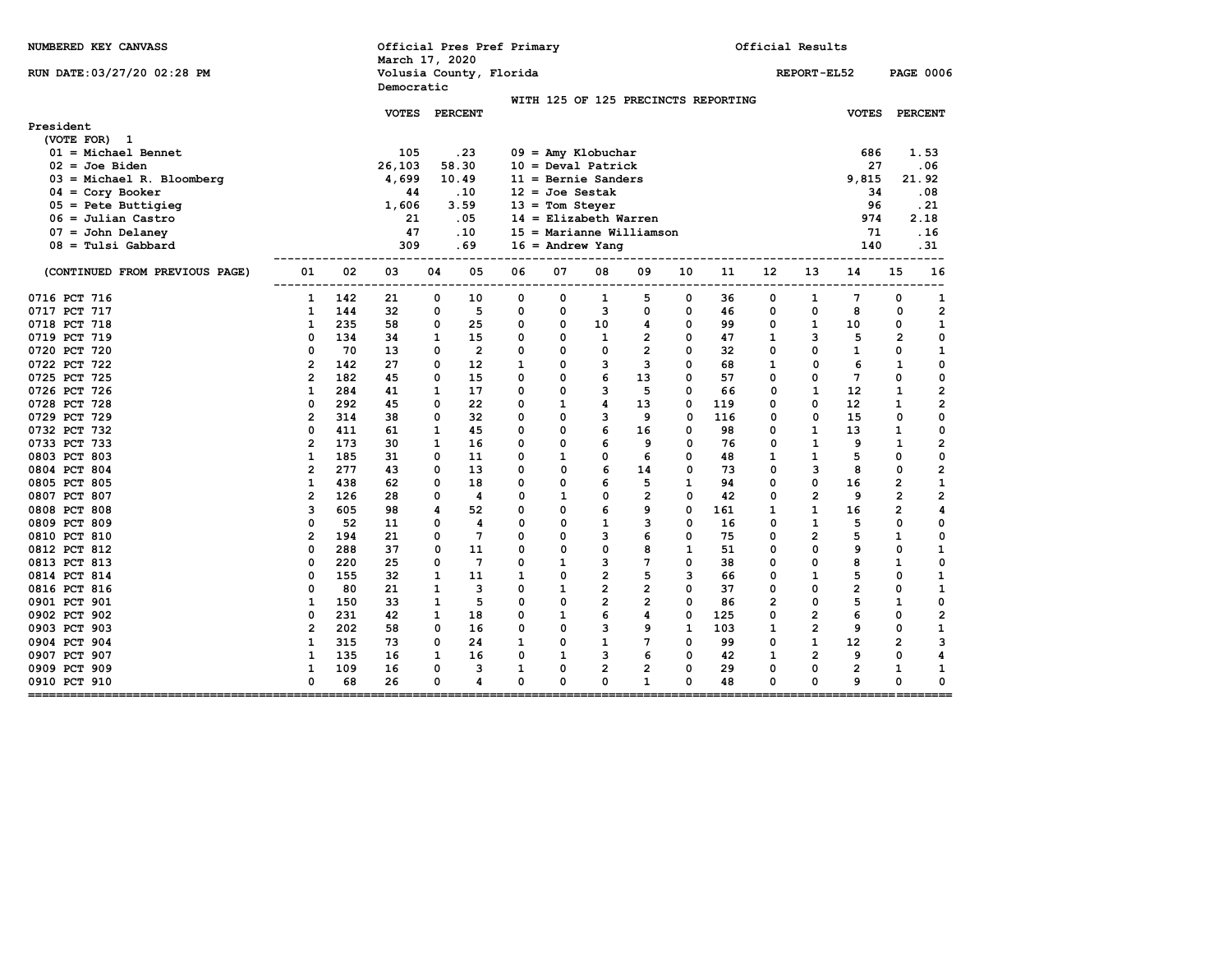**0411 PCT 411 1 0** 0412 PCT 412 0 0 **0413 PCT 413 0 2 0414 PCT 414 1 1 1 0415 PCT 415 1 0 0415 PCT 415 1 0**<br> **0416 PCT 416 1 0 0 0** 0416 PCT 416 0 0 0 **0417 PCT 417 0 2 0419 PCT 419 0 2** 0420 PCT 420 0 0 0 **0421 PCT 421** 0 0 0<br> **0422 PCT 422** 0 0 **0422 PCT 422** 0<br> **0423 PCT 423** 2 **0423 PCT 423** 2 0<br> **0427 PCT 427** 2 0 0 0427 PCT 427 0 0 0 0429 PCT 429 0 0 0 0501 PCT 501 0 0 0 0502 PCT 502 0 1 **0503 PCT 503 0 0** 0504 PCT 504 0 0 0 **0506 PCT 506 0 2**

| NUMBERED KEY CANVASS              |                    |                         | March 17, 2020 |                         | Official Pres Pref Primary |                                     | Official Results |                  |
|-----------------------------------|--------------------|-------------------------|----------------|-------------------------|----------------------------|-------------------------------------|------------------|------------------|
| RUN DATE: 03/27/20 02:28 PM       |                    |                         | Democratic     | Volusia County, Florida |                            |                                     | REPORT-EL52      | <b>PAGE 0007</b> |
|                                   |                    |                         |                |                         |                            | WITH 125 OF 125 PRECINCTS REPORTING |                  |                  |
|                                   |                    |                         |                | VOTES PERCENT           |                            |                                     |                  |                  |
| President                         |                    |                         |                |                         |                            |                                     |                  |                  |
| (VOTE FOR) 1<br>$01 =$ OVER VOTES |                    |                         | 25             |                         |                            |                                     |                  |                  |
| $02 =$ UNDER VOTES                |                    |                         | 137            |                         |                            |                                     |                  |                  |
|                                   | ------------       |                         |                |                         |                            |                                     |                  |                  |
|                                   | 01<br>------------ | 02                      |                |                         |                            |                                     |                  |                  |
| 0101 PCT 101                      | 0                  | $\mathbf 0$             |                |                         |                            |                                     |                  |                  |
| 0105 PCT 105                      | 1                  | 1                       |                |                         |                            |                                     |                  |                  |
| 0107 PCT 107                      | 0                  | 0                       |                |                         |                            |                                     |                  |                  |
| 0201 PCT 201                      | 0                  | 7                       |                |                         |                            |                                     |                  |                  |
| 0202 PCT 202                      | 0                  | $\overline{\mathbf{2}}$ |                |                         |                            |                                     |                  |                  |
| 0203 PCT 203                      | 0                  | $\mathbf 0$             |                |                         |                            |                                     |                  |                  |
| 0204 PCT 204                      | $\mathbf 0$        | $\mathbf 0$             |                |                         |                            |                                     |                  |                  |
| 0205 PCT 205                      | 0                  | 0                       |                |                         |                            |                                     |                  |                  |
| 0206 PCT 206                      | 0                  | $\mathbf{1}$            |                |                         |                            |                                     |                  |                  |
| 0207 PCT 207                      | 0                  | $\mathbf 1$             |                |                         |                            |                                     |                  |                  |
| 0208 PCT 208                      | $\mathbf 0$        | $\mathbf 0$             |                |                         |                            |                                     |                  |                  |
| 0212 PCT 212                      | 0                  | $\mathbf{1}$            |                |                         |                            |                                     |                  |                  |
| 0215 PCT 215                      | 0                  | $\mathbf 0$             |                |                         |                            |                                     |                  |                  |
| 0216 PCT 216                      | 0                  | $\overline{2}$          |                |                         |                            |                                     |                  |                  |
| 0217 PCT 217                      | 0                  | 4                       |                |                         |                            |                                     |                  |                  |
| 0218 PCT 218                      | $\mathbf{1}$       | 1                       |                |                         |                            |                                     |                  |                  |
| 0220 PCT 220                      | $\mathbf{1}$       | 0                       |                |                         |                            |                                     |                  |                  |
| 0222 PCT 222                      | 0                  | $\mathbf 0$             |                |                         |                            |                                     |                  |                  |
| 0223 PCT 223                      | 0                  | $\mathbf 0$             |                |                         |                            |                                     |                  |                  |
| 0224 PCT 224                      | 0                  | 1                       |                |                         |                            |                                     |                  |                  |
| 0301 PCT 301                      | 0                  | 0                       |                |                         |                            |                                     |                  |                  |
| 0303 PCT 303                      | 0                  | $\mathbf{1}$            |                |                         |                            |                                     |                  |                  |
| 0304 PCT 304                      | $\mathbf{1}$       | $\overline{\mathbf{2}}$ |                |                         |                            |                                     |                  |                  |
| 0305 PCT 305                      | 0                  | 5                       |                |                         |                            |                                     |                  |                  |
| 0306 PCT 306                      | 0                  | 4                       |                |                         |                            |                                     |                  |                  |
| 0307 PCT 307                      | 0                  | $\overline{\mathbf{2}}$ |                |                         |                            |                                     |                  |                  |
| 0308 PCT 308                      | 0                  | 3                       |                |                         |                            |                                     |                  |                  |
| 0309 PCT 309                      | 0                  | $\mathbf{1}$            |                |                         |                            |                                     |                  |                  |
| 0401 PCT 401                      | 0                  | 1                       |                |                         |                            |                                     |                  |                  |
| 0403 PCT 403                      | 0                  | 0                       |                |                         |                            |                                     |                  |                  |
| 0404 PCT 404                      | 0                  | 0                       |                |                         |                            |                                     |                  |                  |
| 0405 PCT 405                      | 0                  | 0                       |                |                         |                            |                                     |                  |                  |
| 0406 PCT 406                      | $\overline{2}$     | 1                       |                |                         |                            |                                     |                  |                  |
| 0407 PCT 407                      | $\mathbf{1}$       | 3                       |                |                         |                            |                                     |                  |                  |
| 0410 PCT 410                      | $\overline{2}$     | $\mathbf{1}$            |                |                         |                            |                                     |                  |                  |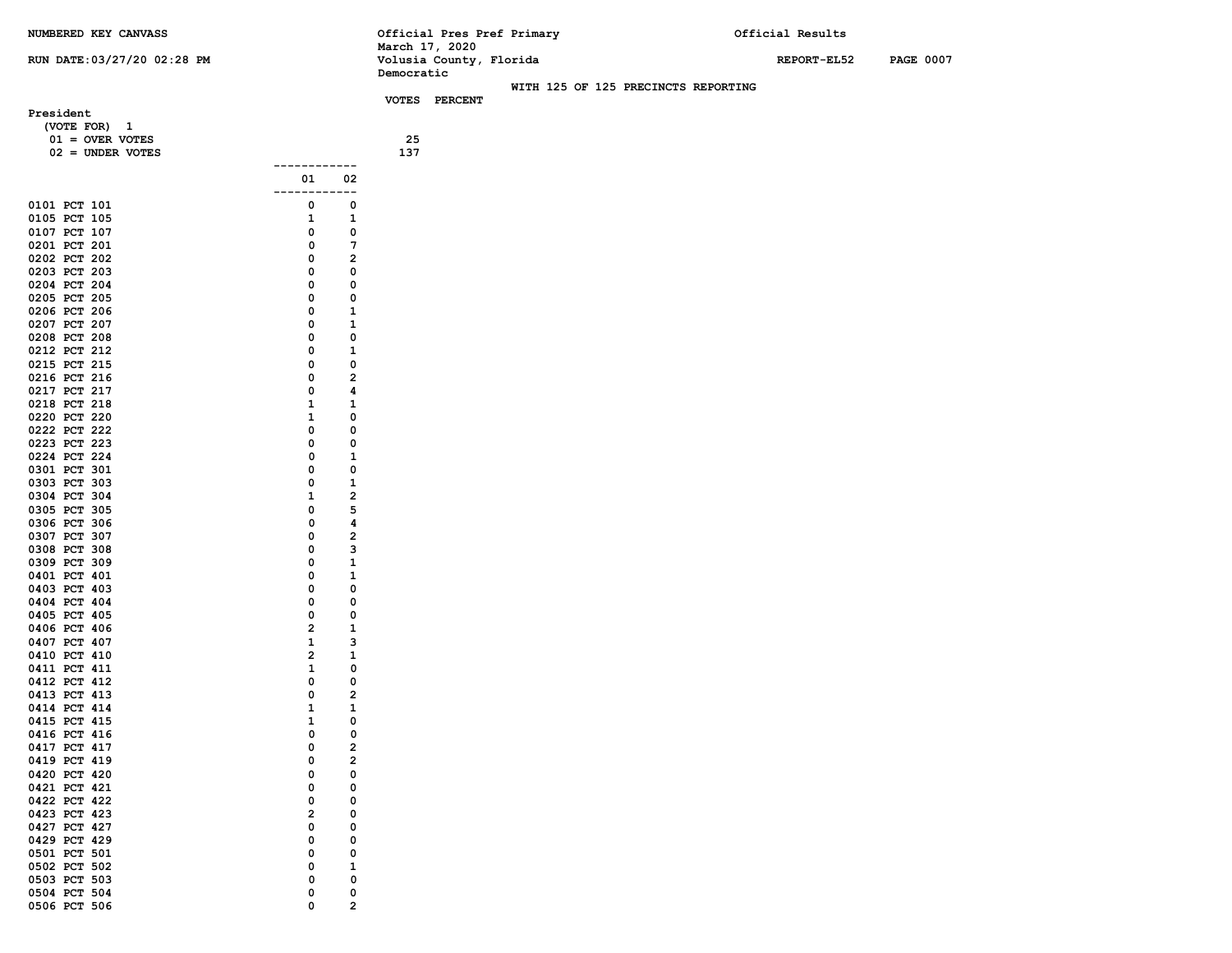## **NUMBERED KEY CANVASS**

**President**

## **RUN DATE:03/27/20 02:28 PM**

| NUMBERED KEY CANVASS              | Official Pres Pref Primary          | Official Results                |
|-----------------------------------|-------------------------------------|---------------------------------|
|                                   | March 17, 2020                      |                                 |
| <b>RUN DATE:03/27/20 02:28 PM</b> | Volusia County, Florida             | <b>PAGE 0008</b><br>REPORT-EL52 |
|                                   | Democratic                          |                                 |
|                                   | WITH 125 OF 125 PRECINCTS REPORTING |                                 |
|                                   | <b>VOTES</b><br>PERCENT             |                                 |
| President                         |                                     |                                 |
| (VOTE FOR) 1                      |                                     |                                 |
| $01 =$ OVER VOTES                 | 25                                  |                                 |
| $02 =$ UNDER VOTES                | 137                                 |                                 |
|                                   |                                     |                                 |

| (CONTINUED FROM PREVIOUS PAGE) | 01           | 02                      |  |
|--------------------------------|--------------|-------------------------|--|
| PCT<br>508<br>0508             | 0            | 1                       |  |
| 0509<br>PCT<br>509             | 0            | $\overline{\mathbf{c}}$ |  |
| 0510<br>PCT<br>510             | 0            | 1                       |  |
| 0511<br>PCT<br>511             | 0            | 0                       |  |
| 0512<br>PCT<br>512             | 0            | 2                       |  |
| 0515<br>PCT<br>515             | 0            | 0                       |  |
| 0516<br>PCT<br>516             | 0            | 1                       |  |
| 0517<br>PCT<br>517             | 0            | 1                       |  |
| 0519 PCT<br>519                | 0            | 1                       |  |
| 0521<br>PCT<br>521             | 0            | 5                       |  |
| 0522<br>PCT<br>522             | 0            | 2                       |  |
| 0523 PCT<br>523                | 0            | 6                       |  |
| 0526<br>526<br>PCT             | 0            | 1                       |  |
| 0527<br>PCT<br>527             | 1            | 4                       |  |
| 0528 PCT<br>528                | 0            | 0                       |  |
| 0529<br>529<br>PCT             | 0            | 2                       |  |
| 0530<br>PCT<br>530             | $\mathbf{1}$ | 0                       |  |
| 0532<br>PCT<br>532             | 0            | 1                       |  |
| 0602<br>PCT<br>602             | 0            | 2                       |  |
| 0603<br>PCT<br>603             | 0            | 0                       |  |
| 0607<br>PCT<br>607             | 0            | 2                       |  |
| 0614<br><b>PCT</b><br>614      | 0            | 0                       |  |
| 0619<br>PCT<br>619             | 0            | 0                       |  |
| 0620 PCT<br>620                | 0            | 0                       |  |
| 0621<br><b>PCT</b><br>621      | 1            | 0                       |  |
| 0622<br>622<br>PCT             | 0            | 0                       |  |
| 0623 PCT<br>623                | 0            | 1                       |  |
| 0625<br>PCT<br>625             | 0            | 0                       |  |
| 0626<br>626<br>PCT             | 0            | 4                       |  |
| 0628 PCT<br>628                | 1            | 0                       |  |
| 0633<br>PCT<br>633             | 0            | 1                       |  |
| 0638<br>PCT<br>638             | 0            | 1                       |  |
| 0641<br>PCT<br>641             | 1            | 3                       |  |
| 0701<br>PCT<br>701             | 0            | 3                       |  |
| 0703<br>PCT<br>703             | 0            | 0                       |  |
| 0705<br>PCT<br>705             | 0            | 0                       |  |
| 0706<br>PCT<br>706             | 0            | 2                       |  |
| 0709<br>PCT<br>709             | 0            | 2                       |  |
| 0711<br>PCT<br>711             | 1            | 3                       |  |
| 0712<br><b>PCT</b><br>712      | 0            | 1                       |  |
| 0714<br>PCT<br>714             | 0            | 2                       |  |
| 0716<br>PCT<br>716             | 0            | 0                       |  |
| 0717<br>PCT<br>717             | 0            | 1                       |  |
| 0718<br>PCT<br>718             | 1            | $\overline{a}$          |  |
| 0719<br>PCT<br>719             | 1            | 2                       |  |
| 0720<br>PCT<br>720             | 0            | 0                       |  |
| 0722<br>PCT<br>722             | 0            | 2                       |  |
| 0725<br>725<br>PCT             | 0            | 0                       |  |
| 0726<br>PCT<br>726             | 0            | 0                       |  |
| 0728<br>PCT<br>728             | 0            | 2                       |  |
| 0729<br>729<br>PCT<br>732      | 0<br>0       | 0<br>1                  |  |
| 0732<br>PCT                    |              |                         |  |
| 0733<br>PCT<br>733             | 0<br>0       | 1<br>0                  |  |
| 0803<br>PCT<br>803             |              |                         |  |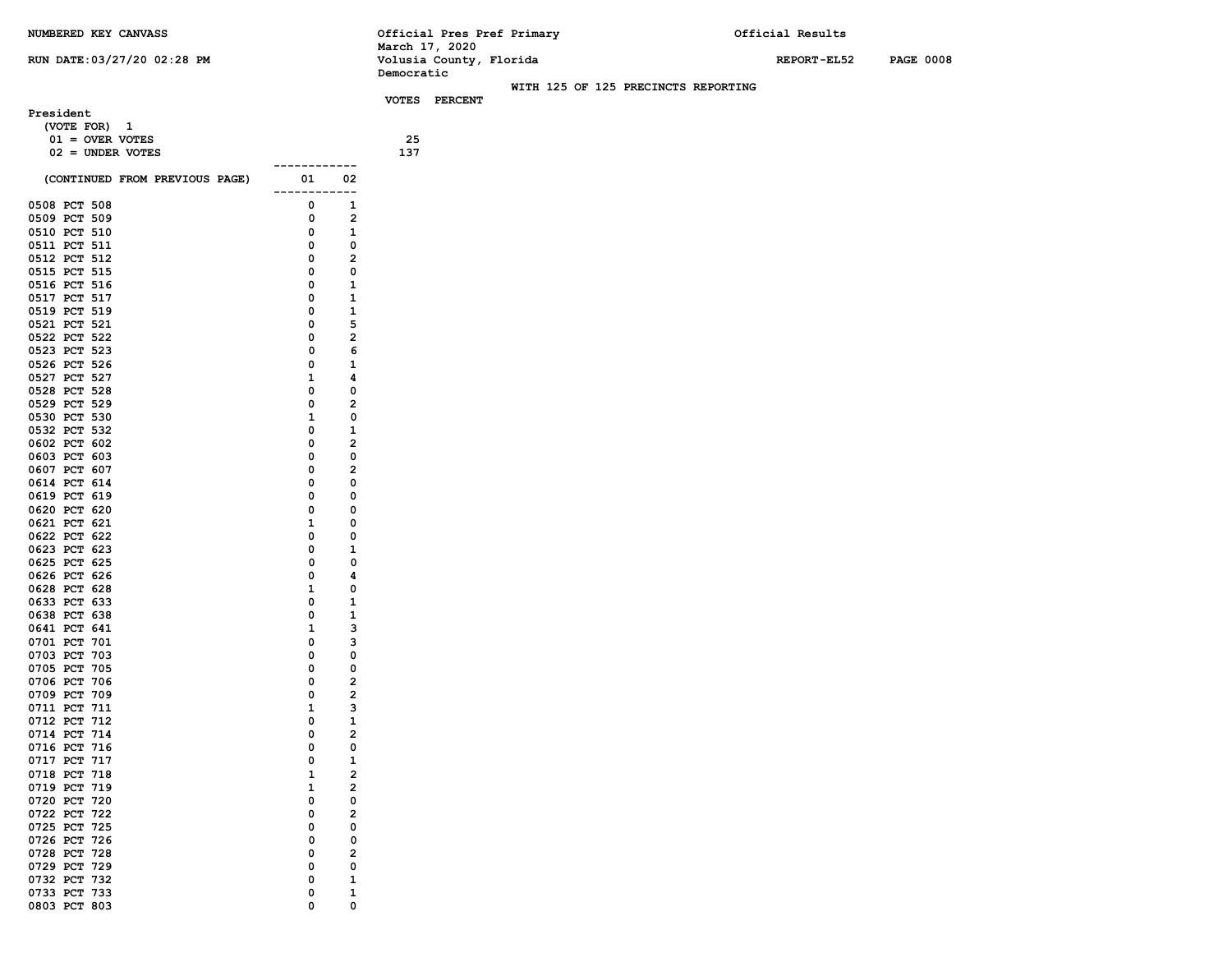| NUMBERED KEY CANVASS                                                                                                                                                                         |                                                                                                                                                    | Official Pres Pref Primary<br>March 17, 2020         | Official Results                |
|----------------------------------------------------------------------------------------------------------------------------------------------------------------------------------------------|----------------------------------------------------------------------------------------------------------------------------------------------------|------------------------------------------------------|---------------------------------|
| RUN DATE: 03/27/20 02:28 PM                                                                                                                                                                  |                                                                                                                                                    | Volusia County, Florida<br>Democratic                | <b>PAGE 0009</b><br>REPORT-EL52 |
|                                                                                                                                                                                              |                                                                                                                                                    | WITH 125 OF 125 PRECINCTS REPORTING<br>VOTES PERCENT |                                 |
| President<br>(VOTE FOR) 1<br>$01 =$ OVER VOTES<br>$02 =$ UNDER VOTES                                                                                                                         |                                                                                                                                                    | 25<br>137                                            |                                 |
| (CONTINUED FROM PREVIOUS PAGE)                                                                                                                                                               | 01<br>02                                                                                                                                           |                                                      |                                 |
| 0804 PCT 804<br>0805 PCT 805<br>0807 PCT 807<br>0808 PCT 808<br>0809 PCT 809<br>0810 PCT 810<br>0812 PCT 812<br>0813 PCT 813<br>0814 PCT 814<br>0816 PCT 816<br>0901 PCT 901<br>0902 PCT 902 | 0<br>0<br>0<br>0<br>$\mathbf 0$<br>0<br>3<br>0<br>0<br>0<br>0<br>$\mathbf 1$<br>0<br>0<br>0<br>$\mathbf 2$<br>0<br>$\mathbf 1$<br>0<br>0<br>0<br>0 |                                                      |                                 |
| 0903 PCT 903<br>0904 PCT 904<br>0907 PCT 907<br>0909 PCT 909<br>0910 PCT 910                                                                                                                 | 1<br>0<br>$\mathbf{2}$<br>Ω<br>$\mathbf 2$<br>1<br>0<br>0<br>$\overline{2}$<br>$\Omega$                                                            |                                                      |                                 |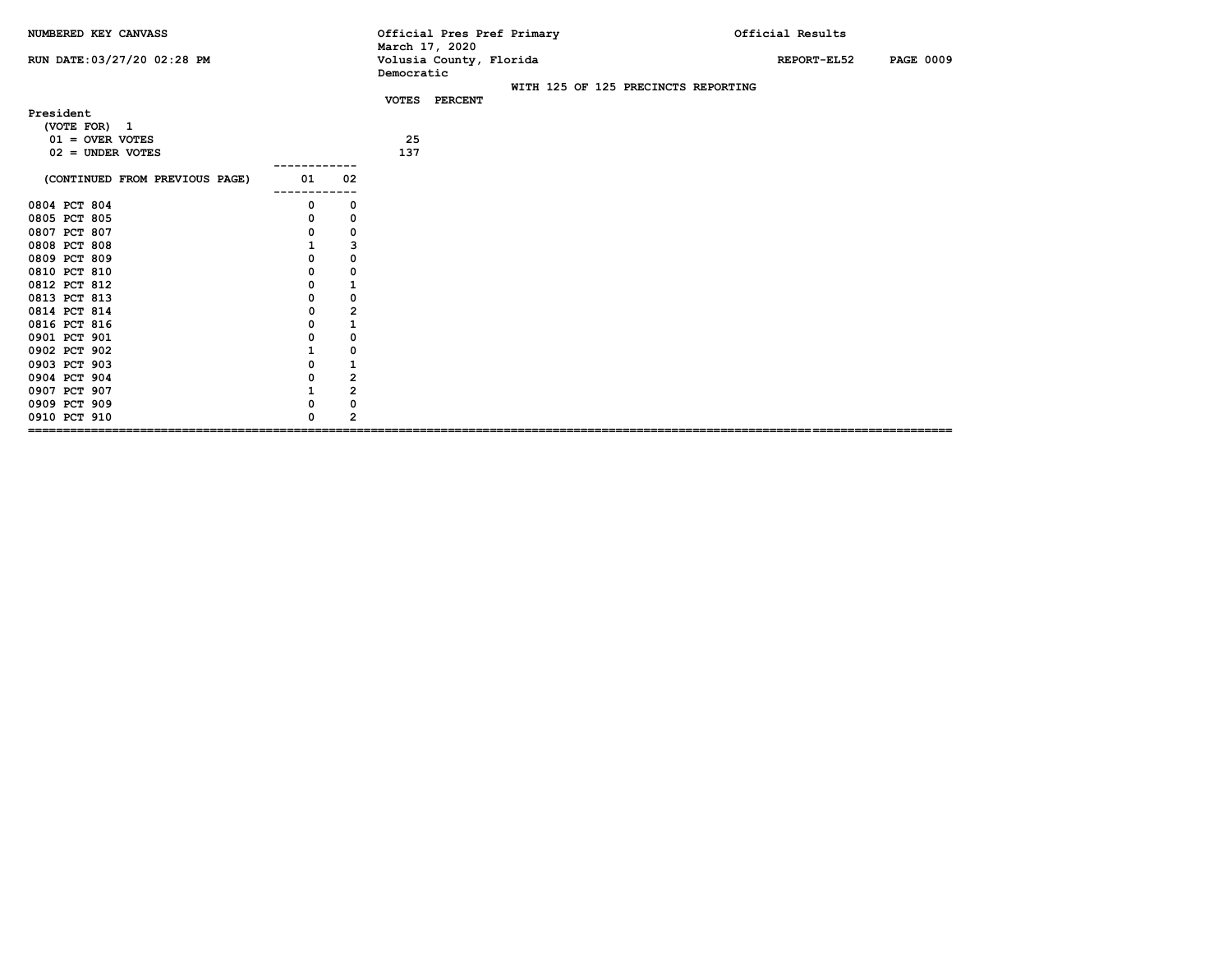| NUMBERED KEY CANVASS                            |                                  |            | March 17, 2020                        |                     |                   | Official Pres Pref Primary |                                         |  | Official Results |          |                  |
|-------------------------------------------------|----------------------------------|------------|---------------------------------------|---------------------|-------------------|----------------------------|-----------------------------------------|--|------------------|----------|------------------|
| RUN DATE: 03/27/20 02:28 PM                     |                                  |            | Volusia County, Florida<br>Republican |                     |                   |                            |                                         |  | REPORT-EL52      |          | <b>PAGE 0010</b> |
|                                                 |                                  |            | VOTES PERCENT                         |                     |                   |                            | WITH 125 OF 125 PRECINCTS REPORTING     |  |                  |          | VOTES PERCENT    |
| President                                       |                                  |            |                                       |                     |                   |                            |                                         |  |                  |          |                  |
| (VOTE FOR) 1<br>01 = Roque "Rocky" De La Fuente |                                  |            | 303                                   |                     | .84               |                            | $04 = \text{Bill Well}$                 |  |                  | 1,075    | 2.99             |
| $02 = Donald J. Trump$<br>$03 =$ Joe Walsh      |                                  |            | 33,774<br>811                         |                     | 93.91<br>2.26     |                            | $05 =$ OVER VOTES<br>$06 =$ UNDER VOTES |  |                  | 9<br>112 |                  |
|                                                 |                                  |            |                                       |                     |                   | ---                        |                                         |  |                  |          |                  |
|                                                 | 01<br>--------                   | 02         | 03<br>------------------------        | 04                  | 05                | 06<br>$- -$                |                                         |  |                  |          |                  |
| 0101 PCT 101                                    | 0                                | 126        | 1                                     | 0                   | 0                 | 0                          |                                         |  |                  |          |                  |
| 0105 PCT 105                                    | 1<br>1                           | 87<br>201  | $\mathbf{1}$<br>5                     | з                   | 0<br>0            | 0<br>0                     |                                         |  |                  |          |                  |
| 0107 PCT 107<br>0201 PCT 201                    | $7\phantom{.0}$                  | 656        | $12 \overline{ }$                     | 6<br>18             | 0                 | $\mathbf{1}$               |                                         |  |                  |          |                  |
| 0202 PCT 202                                    | 5                                | 404        | 5                                     | 4                   | 0                 | 1                          |                                         |  |                  |          |                  |
| 0203 PCT 203                                    | 0                                | 73         | $\mathbf{o}$                          | $\overline{2}$      | 0                 | 0                          |                                         |  |                  |          |                  |
| 0204 PCT 204                                    | 0                                | 97         | $\overline{2}$                        | $\overline{2}$      | 0                 | 0                          |                                         |  |                  |          |                  |
| 0205 PCT 205                                    | 0                                | 178        | 6                                     | 6                   | 0                 | $\mathbf{1}$               |                                         |  |                  |          |                  |
| 0206 PCT 206                                    | 0                                | 255        | 7                                     | 8                   | 0                 | $\mathbf{1}$               |                                         |  |                  |          |                  |
| 0207 PCT 207<br>0208 PCT 208                    | $\overline{\mathbf{2}}$<br>7     | 379<br>507 | 6<br>9                                | 5<br>21             | 0<br>0            | 1<br>$\mathbf{1}$          |                                         |  |                  |          |                  |
| 0212 PCT 212                                    | 6                                | 349        | $7\phantom{.0}$                       | 16                  | 0                 | $\overline{\mathbf{2}}$    |                                         |  |                  |          |                  |
| 0215 PCT 215                                    | 7                                | 669        | 25                                    | 30                  | $\mathbf{1}$      | 3                          |                                         |  |                  |          |                  |
| 0216 PCT 216                                    | 1                                | 405        | 10                                    | 12                  | 0                 | з                          |                                         |  |                  |          |                  |
| 0217 PCT 217                                    | 2                                | 167        | 10                                    | - 6                 | 0                 | $\mathbf{1}$               |                                         |  |                  |          |                  |
| 0218 PCT 218                                    | 4                                | 325        | 10                                    | 14                  | 0                 | $\mathbf{1}$               |                                         |  |                  |          |                  |
| 0220 PCT 220                                    | 0                                | 7          | 0                                     | $\mathbf{1}$        | 0                 | 0                          |                                         |  |                  |          |                  |
| 0222 PCT 222<br>0223 PCT 223                    | 1<br>1                           | 279<br>29  | 6<br>1                                | 5<br>0              | 0<br>0            | 0<br>0                     |                                         |  |                  |          |                  |
| 0224 PCT 224                                    | $\overline{2}$                   | 368        | 7                                     | 12                  | 0                 | $\overline{\mathbf{2}}$    |                                         |  |                  |          |                  |
| 0301 PCT 301                                    | $\mathbf{1}$                     | 304        | 9                                     | 5                   | 0                 | 0                          |                                         |  |                  |          |                  |
| 0303 PCT 303                                    | 3                                | 329        | 9                                     | 16                  | 0                 | $\mathbf{1}$               |                                         |  |                  |          |                  |
| 0304 PCT 304                                    | 1                                | 397        | 8                                     | 10                  | 0                 | 0                          |                                         |  |                  |          |                  |
| 0305 PCT 305                                    | 4                                | 448        | 8                                     | 13                  | 0                 | 1                          |                                         |  |                  |          |                  |
| 0306 PCT 306                                    | 7                                | 691        | 12                                    | 20                  | 0                 | $\overline{\mathbf{2}}$    |                                         |  |                  |          |                  |
| 0307 PCT 307<br>0308 PCT 308                    | $\overline{2}$<br>$\overline{2}$ | 289<br>236 | 4<br>5                                | 9<br>$\overline{2}$ | 0<br>$\mathbf{1}$ | 0<br>0                     |                                         |  |                  |          |                  |
| 0309 PCT 309                                    | 5                                | 362        | 7                                     | 15                  | 0                 | 4                          |                                         |  |                  |          |                  |
| 0401 PCT 401                                    | 8                                | 340        | 6                                     | 10                  | 0                 | $\overline{\mathbf{2}}$    |                                         |  |                  |          |                  |
| 0403 PCT 403                                    | 5                                | 159        | 5                                     | 5                   | 0                 | 0                          |                                         |  |                  |          |                  |
| 0404 PCT 404                                    | 0                                | 142        | $\overline{2}$                        | 3                   | 0                 | 0                          |                                         |  |                  |          |                  |
| 0405 PCT 405                                    | 1                                | 124        | 4                                     | 6                   | 0                 | 0                          |                                         |  |                  |          |                  |
| 0406 PCT 406<br>0407 PCT 407                    | 4<br>7                           | 323<br>186 | 9<br>$\overline{2}$                   | 8<br>$\overline{2}$ | 0<br>0            | з<br>$\mathbf{1}$          |                                         |  |                  |          |                  |
| 0410 PCT 410                                    | з                                | 154        | 7                                     | 3                   | 0                 | 0                          |                                         |  |                  |          |                  |
| 0411 PCT 411                                    | 1                                | 205        | 3                                     | 6                   | 0                 | 0                          |                                         |  |                  |          |                  |
| 0412 PCT 412                                    | 0                                | 315        | 6                                     | 8                   | 0                 | 0                          |                                         |  |                  |          |                  |
| 0413 PCT 413                                    | 2                                | 176        | 6                                     | 5                   | $\Omega$          | 0                          |                                         |  |                  |          |                  |
| 0414 PCT 414                                    | 2                                | 180        | 5                                     | 6                   | 0                 | 2                          |                                         |  |                  |          |                  |
| 0415 PCT 415                                    | з                                | 185        | 4                                     | з                   | 0                 | $\mathbf{1}$               |                                         |  |                  |          |                  |
| 0416 PCT 416<br>0417 PCT 417                    | 1<br>2                           | 200<br>93  | 10<br>$\overline{2}$                  | 7<br>1              | 0<br>0            | 2<br>0                     |                                         |  |                  |          |                  |
| 0419 PCT 419                                    | 0                                | 91         | $\mathbf{1}$                          | з                   | 0                 | 0                          |                                         |  |                  |          |                  |
| 0420 PCT 420                                    | $\mathbf{2}$                     | 245        | 8                                     | 5                   | 0                 | 1                          |                                         |  |                  |          |                  |
| 0421 PCT 421                                    | 0                                | 274        | $\overline{\mathbf{2}}$               | 9                   | 0                 | 0                          |                                         |  |                  |          |                  |
| 0422 PCT 422                                    | 0                                | 159        | 5                                     | 9                   | 0                 | 0                          |                                         |  |                  |          |                  |
| 0423 PCT 423                                    | 4                                | 152        | 6                                     | 8                   | 0                 | 0                          |                                         |  |                  |          |                  |
| 0427 PCT 427<br>0429 PCT 429                    | 2<br>0                           | 154        | 5                                     | з                   | 0<br>0            | 1<br>0                     |                                         |  |                  |          |                  |
| 0501 PCT 501                                    | з                                | 98<br>446  | 1<br>9                                | 0<br>14             | 0                 | 2                          |                                         |  |                  |          |                  |
| 0502 PCT 502                                    | 7                                | 560        | 12                                    | 21                  | 0                 | 1                          |                                         |  |                  |          |                  |
| 0503 PCT 503                                    | 0                                | 164        | з                                     | 5                   | 1                 | 0                          |                                         |  |                  |          |                  |
| 0504 PCT 504                                    | $\overline{2}$                   | 250        | $\mathbf{2}$                          | 14                  | 0                 | 0                          |                                         |  |                  |          |                  |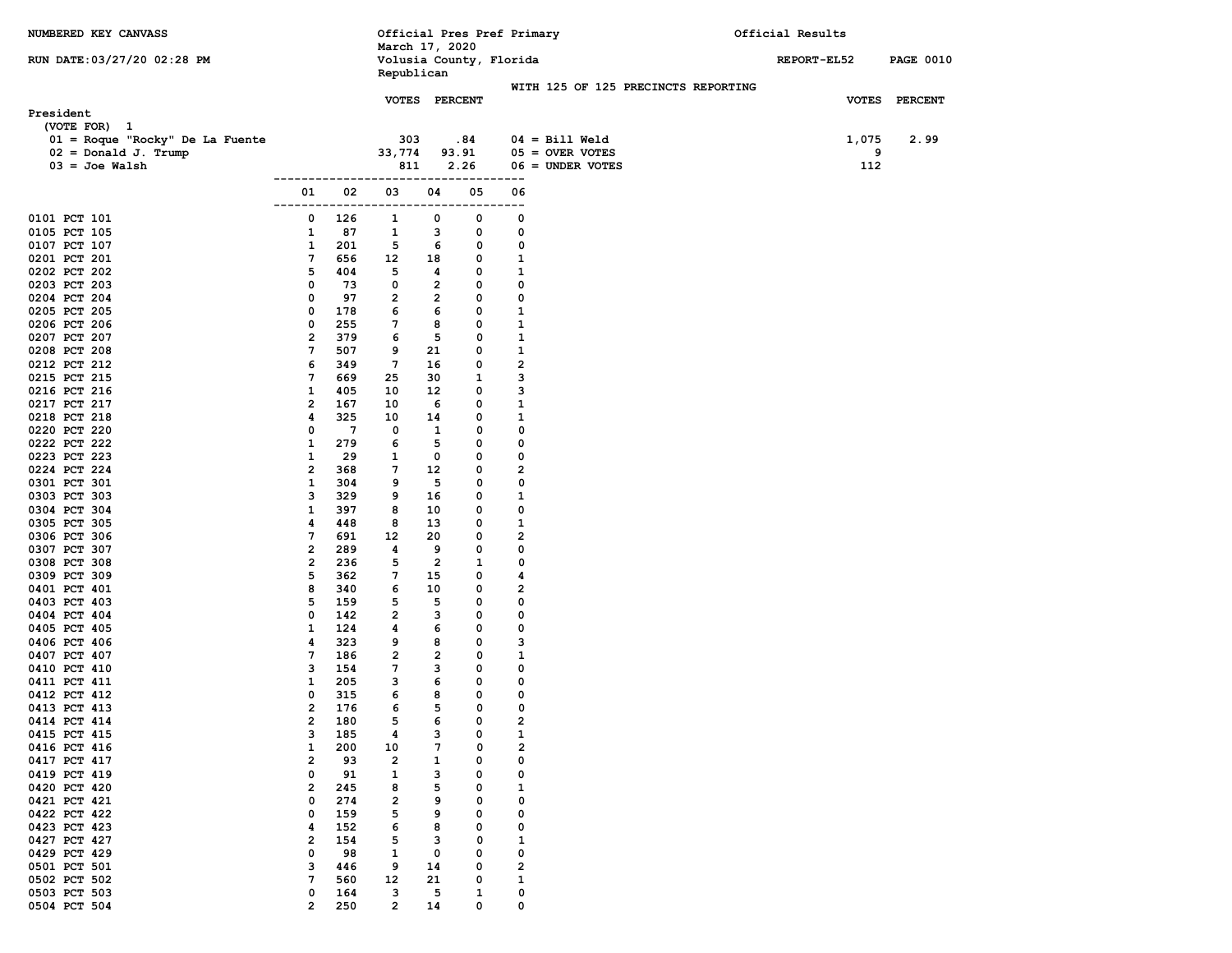| NUMBERED KEY CANVASS                                                          |                                |            | March 17, 2020            |                    | Official Pres Pref Primary   |                                                    |                                                                    | Official Results   |                  |
|-------------------------------------------------------------------------------|--------------------------------|------------|---------------------------|--------------------|------------------------------|----------------------------------------------------|--------------------------------------------------------------------|--------------------|------------------|
| RUN DATE: 03/27/20 02:28 PM                                                   |                                |            | Republican                |                    | Volusia County, Florida      |                                                    |                                                                    | <b>REPORT-EL52</b> | <b>PAGE 0011</b> |
|                                                                               |                                |            | VOTES PERCENT             |                    |                              |                                                    | WITH 125 OF 125 PRECINCTS REPORTING                                |                    | VOTES PERCENT    |
| President<br>(VOTE FOR) 1                                                     |                                |            |                           |                    |                              |                                                    |                                                                    |                    |                  |
| 01 = Roque "Rocky" De La Fuente<br>$02 = Donald J. Trump$<br>$03 =$ Joe Walsh |                                |            | 303<br>33,774<br>811      |                    | .84<br>93.91<br>2.26         |                                                    | $04 = \text{Bill Well}$<br>$05 =$ OVER VOTES<br>$06 =$ UNDER VOTES | 1,075<br>9<br>112  | 2.99             |
| (CONTINUED FROM PREVIOUS PAGE)                                                | 01                             | 02         | 03                        | 04                 | ---------<br>05              | 06                                                 |                                                                    |                    |                  |
| 0506 PCT 506                                                                  | 4                              | 289        | --------------------<br>6 | 10                 | . _ _ _ _ _ _ _ _ _ _ _<br>1 | ---<br>1                                           |                                                                    |                    |                  |
| 0508 PCT 508                                                                  | 3                              | 280        | 10                        | 15                 | 0                            | 1                                                  |                                                                    |                    |                  |
| 0509 PCT 509                                                                  | 0                              | 125        | <sup>1</sup>              | $\overline{2}$     | 0                            | 0                                                  |                                                                    |                    |                  |
| 0510 PCT 510<br>0511 PCT 511                                                  | 6<br>0                         | 580<br>120 | 10<br>$\overline{2}$      | 22<br>$\mathbf{o}$ | 0<br>0                       | $\overline{\mathbf{2}}$<br>$\overline{\mathbf{2}}$ |                                                                    |                    |                  |
| 0512 PCT 512                                                                  | 7                              | 410        | 15                        | 23                 | $\mathbf{o}$                 | $\overline{\mathbf{c}}$                            |                                                                    |                    |                  |
| 0515 PCT 515                                                                  | 4                              | 196        | 9                         | $12 \overline{ }$  | 0                            | $\overline{2}$                                     |                                                                    |                    |                  |
| 0516 PCT 516                                                                  | 4                              | 348        | 5                         | 15                 | 0                            | $\mathbf{1}$                                       |                                                                    |                    |                  |
| 0517 PCT 517                                                                  | $\overline{2}$                 | 244        | 3                         | 12                 | 0                            | 0                                                  |                                                                    |                    |                  |
| 0519 PCT 519                                                                  | 0                              | 108        | 3                         | 4                  | 0                            | $\mathbf{1}$                                       |                                                                    |                    |                  |
| 0521 PCT 521<br>0522 PCT 522                                                  | 6<br>5                         | 527<br>369 | 14<br>6                   | 20<br>8            | 0<br>0                       | з<br>$\overline{\mathbf{2}}$                       |                                                                    |                    |                  |
| 0523 PCT 523                                                                  | 4                              | 160        | 4                         | 3                  | 0                            | 0                                                  |                                                                    |                    |                  |
| 0526 PCT 526                                                                  | 1                              | 130        | 1                         | 3                  | 0                            | $\overline{2}$                                     |                                                                    |                    |                  |
| 0527 PCT 527                                                                  | 2                              | 158        | 4                         | 4                  | 0                            | $\mathbf{1}$                                       |                                                                    |                    |                  |
| 0528 PCT 528                                                                  | 0                              | 101        | 3                         | $\overline{2}$     | 0                            | $\mathbf{1}$                                       |                                                                    |                    |                  |
| 0529 PCT 529                                                                  | 1                              | 124        | 10                        | 4                  | 0                            | 1                                                  |                                                                    |                    |                  |
| 0530 PCT 530                                                                  | 1                              | 112        | 4                         | $\mathbf{1}$       | 0                            | $\mathbf{1}$                                       |                                                                    |                    |                  |
| 0532 PCT 532<br>0602 PCT 602                                                  | $\mathbf{1}$<br>3              | 487<br>530 | 12<br>6                   | 9<br>13            | 0<br>0                       | $\mathbf{1}$<br>$\overline{\mathbf{c}}$            |                                                                    |                    |                  |
| 0603 PCT 603                                                                  | 1                              | 96         | 6                         | 4                  | 0                            | 0                                                  |                                                                    |                    |                  |
| 0607 PCT 607                                                                  | з                              | 400        | 12                        | $7\phantom{.0}$    | 0                            | $\overline{\mathbf{2}}$                            |                                                                    |                    |                  |
| 0614 PCT 614                                                                  | $\overline{2}$                 | 81         | 1                         | 3                  | 0                            | $\overline{2}$                                     |                                                                    |                    |                  |
| 0619 PCT 619                                                                  | $\mathbf{1}$                   | 39         | 0                         | 3                  | 0                            | 0                                                  |                                                                    |                    |                  |
| 0620 PCT 620                                                                  | 0                              | 0          | 0                         | $\mathbf{1}$       | 0                            | 0                                                  |                                                                    |                    |                  |
| 0621 PCT 621<br>0622 PCT 622                                                  | $\mathbf{1}$<br>$\overline{2}$ | 20<br>27   | 3<br>1                    | 0<br>1             | 0<br>0                       | 1<br>0                                             |                                                                    |                    |                  |
| 0623 PCT 623                                                                  | 6                              | 158        | 4                         | 13                 | 0                            | 0                                                  |                                                                    |                    |                  |
| 0625 PCT 625                                                                  | 0                              | 161        | 3                         | 8                  | 0                            | 0                                                  |                                                                    |                    |                  |
| 0626 PCT 626                                                                  | 0                              | 105        | 1                         | $\overline{2}$     | 0                            | $\mathbf{1}$                                       |                                                                    |                    |                  |
| 0628 PCT 628                                                                  | $\mathbf{1}$                   | 67         | 3                         | 1                  | 0                            | 1                                                  |                                                                    |                    |                  |
| 0633 PCT 633                                                                  | $\overline{2}$                 | 192        | 6                         | 4                  | 0                            | $\overline{\mathbf{2}}$                            |                                                                    |                    |                  |
| 0638 PCT 638<br>0641 PCT 641                                                  | з<br>6                         | 257<br>480 | 6<br>8                    | 3<br>$12 \,$       | 0<br>0                       | $\mathbf{1}$<br>0                                  |                                                                    |                    |                  |
| 0701 PCT 701                                                                  | 4                              | 417        | 6                         | 14                 | 0                            | $\overline{2}$                                     |                                                                    |                    |                  |
| 0703 PCT 703                                                                  | 1                              | 301        | 8                         | $7\phantom{.0}$    | 0                            | 0                                                  |                                                                    |                    |                  |
| 0705 PCT 705                                                                  | $\overline{\mathbf{2}}$        | 141        | 3                         | 4                  | 0                            | 0                                                  |                                                                    |                    |                  |
| 0706 PCT 706                                                                  | 5                              | 721        | 17                        | 32                 | 0                            | з                                                  |                                                                    |                    |                  |
| 0709 PCT 709                                                                  | 1                              | 284        | 7                         | 7                  | 0                            | 1                                                  |                                                                    |                    |                  |
| 0711 PCT 711<br>0712 PCT 712                                                  | 5<br>0                         | 374<br>183 | 18                        | 13<br>5            | 0<br>0                       | $\overline{\mathbf{2}}$                            |                                                                    |                    |                  |
| 0714 PCT 714                                                                  | 2                              | 332        | 4<br>9                    | $7\phantom{.0}$    | 0                            | 0<br>0                                             |                                                                    |                    |                  |
| 0716 PCT 716                                                                  | $\overline{2}$                 | 433        | 9                         | 17                 | 0                            | 0                                                  |                                                                    |                    |                  |
| 0717 PCT 717                                                                  | 1                              | 172        | з                         | 5                  | 0                            | 0                                                  |                                                                    |                    |                  |
| 0718 PCT 718                                                                  | 4                              | 379        | 14                        | 11                 | $\overline{\mathbf{2}}$      | 0                                                  |                                                                    |                    |                  |
| 0719 PCT 719                                                                  | 0                              | 212        | 7                         | 6                  | 0                            | 0                                                  |                                                                    |                    |                  |
| 0720 PCT 720                                                                  | 0                              | 83         | 2                         | 1                  | 0                            | 1                                                  |                                                                    |                    |                  |
| 0722 PCT 722<br>0725 PCT 725                                                  | 0<br>4                         | 206<br>275 | 5<br>5                    | 3<br>10            | 0<br>0                       | 0<br>0                                             |                                                                    |                    |                  |
| 0726 PCT 726                                                                  | з                              | 486        | 11                        | 12                 | 1                            | 5                                                  |                                                                    |                    |                  |
| 0728 PCT 728                                                                  | 5                              | 429        | 13                        | 15                 | 0                            | 0                                                  |                                                                    |                    |                  |
| 0729 PCT 729                                                                  | 5                              | 532        | 18                        | 25                 | 0                            | 4                                                  |                                                                    |                    |                  |
| 0732 PCT 732                                                                  | 3                              | 592        | 14                        | 23                 | $\mathbf{1}$                 | 1                                                  |                                                                    |                    |                  |